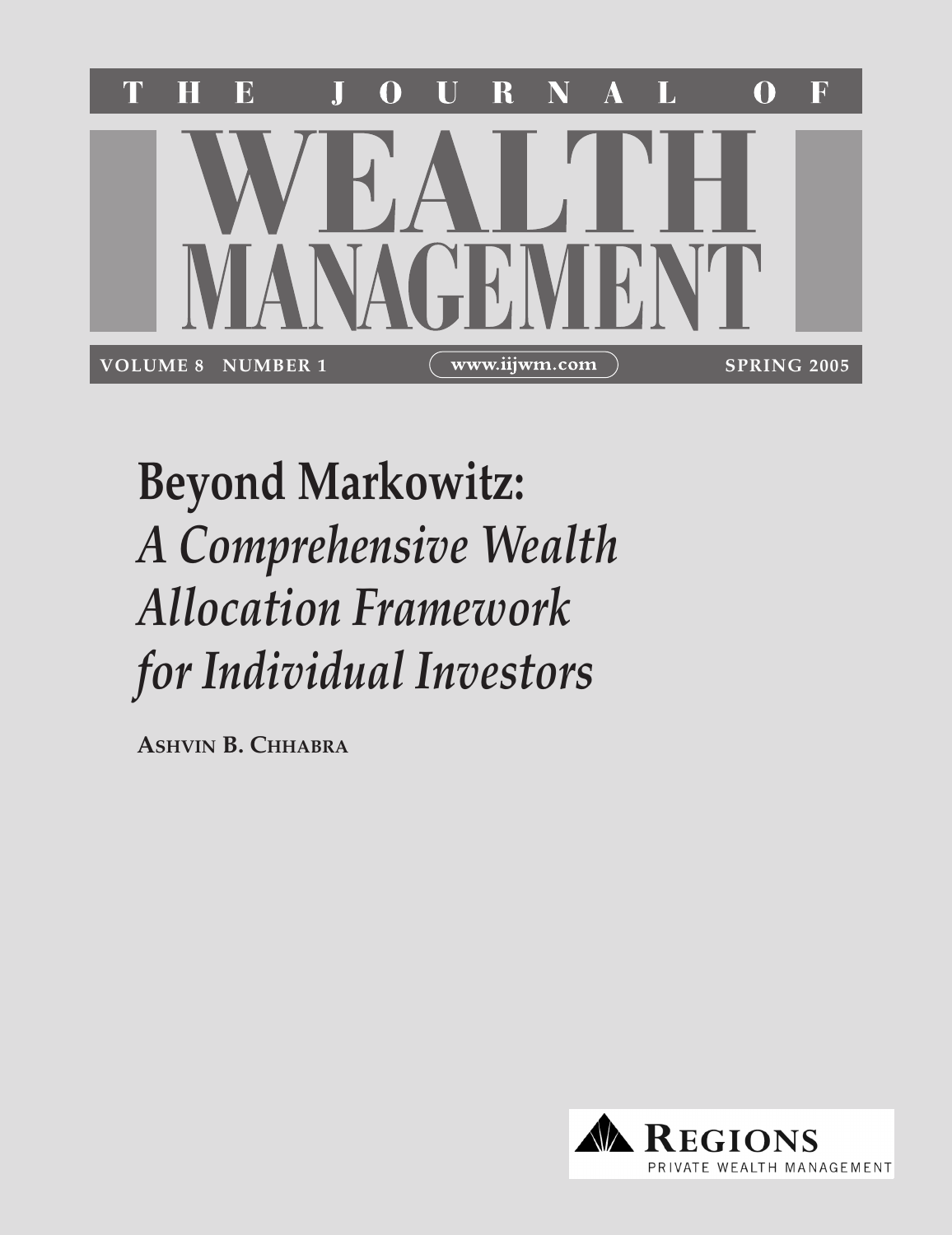# **Beyond Markowitz:**  *A Comprehensive Wealth Allocation Framework for Individual Investors*

**ASHVIN B. CHHABRA**

**ASHVIN B. CHHABRA**

is first vice president and head of Wealth Management Strategies and Analytics, Global Private Client, Merrill Lynch. **ashvin\_chhabra@ml.com**

#### **1. DISCREPANCIES BETWEEN THEORY AND REALITY**

The principles of Modern Portfolio<br>
Theory, as outlined in Markowitz's<br>
famous 1952 paper (Markowitz<br>
[1952a]) speak clearly and unam-<br>
biguously to the benefits of portfolio diversi-Theory, as outlined in Markowitz's famous 1952 paper (Markowitz [1952a]) speak clearly and unamfication. There is an optimum way to create a portfolio by combining different asset classes. This construction depends crucially on the market risk and return of each asset class and on the correlations between different asset classes. These optimal portfolios, when mapped on the risk-return plane, form a curve known as the efficient frontier. Each investor, based on his personal utility function, finds the appropriate point on this line, which then prescribes an optimum allocation between different asset classes such as stocks, bonds, and cash.

It should be intuitively obvious that, in order to achieve a truly diversified portfolio, one must also diversify within each asset class. For example, equity portfolios should be composed of a large number of minimally correlated stocks, bonds should be diversified across both maturities and credit ratings. According to Modern Portfolio Theory, diversification minimizes non-systematic risk and diversification combined with the use of a utility function provides the investor with the right balance between risk and reward. The interested reader may refer to Appendix A for details on how the Markowitz framework is implemented in practice. More ambitious approaches such as Merton's [1992] pioneering work on dynamic asset allocation, which incorporates multi-period investor consumption, unfortunately have not found widespread acceptance in the personal finance world.

However, in sharp contrast to these recommendations, a vast majority of investors in the U.S. and in countries around the world are not well diversified. This neglect of diversification is also seen across all client segments, including affluent clients who have access to financial advisors, financially sophisticated investors, and participants of employer-sponsored retirement plans (Goetzmann and Kumar [2003]; Kennickell [2003]; Polkovinchenko [2003]).

What does lack of diversification result in? The dangers of undiversified portfolios have been indelibly etched in the minds of many thousands of investors who participated in the Internet bubble with "irrational exuberance" (Greenspan [1996]; Shiller [2001]). Many of their investments became worthless, as their technology-heavy portfolios sustained heavy losses and never recovered.

Yet there is a remarkable group of people, a minority of the general population but a significant majority of the affluent, who have become wealthy over the years by defying market diversification. Ironically, many of them would not have become so wealthy had they followed a conventional diversified approach.

Some examples of such successful "undiversified" strategies have been: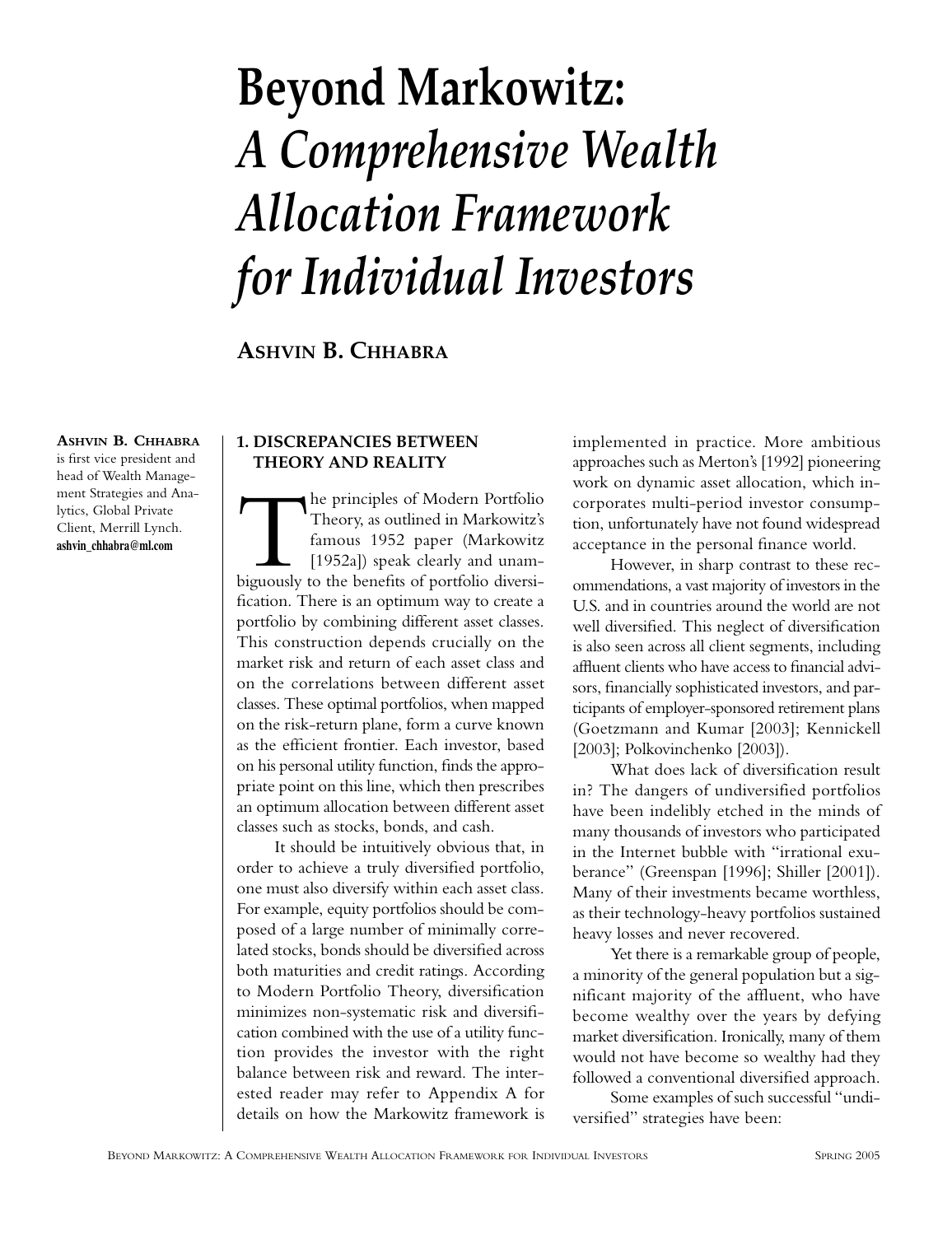- Investors who assumed a mortgage to invest in single-property real estate and saw the value of their property double in a few years. This has often meant a severalfold return on their down payment, which of course corresponds to a highly leveraged investment. In contrast, investors whose property value decreased saw their down payment vanish.
- Corporate executives who accumulated low-basis stock and stock options and did not diversify, while the value of their company stock and options doubled and redoubled. In contrast, others who used the same strategy saw their company stock fall sharply and their options expire worthless.
- Individuals who invested most of their human and financial capital and started a small business that became successful over time. During this period they continued to reinvest in their business intensifying their risk, until they finally cashed out in a single buyout transaction. In contrast, nearly 33% of small businesses fail within four years of starting up (Headd [2003]).

It is important to emphasize that, when we look at the wealthy, we clearly suffer from what we call "survivor bias," i.e., we are only looking at the winners. On the other hand, one cannot dismiss most of the wealthy (numbering 10 million or more in the U.S. alone) as mere winners of "lotteries" or of "excessively risky strategies."

#### *Three Important Questions*

Probing deeper, we seek to understand three issues:

- 1. Did these "now affluent" individuals take unnecessary, foolhardy, or excessive risks to achieve wealth?
- 2. When people ignore Modern Portfolio Theory's advice on diversification, are they behaving irrationally (as MPT would suppose) or is there a fundamental flaw in the theory itself?
- 3. Is there a framework that provides an optimum way of assuming risk, while still protecting oneself, in order to achieve or significantly increase affluence? If so, is this framework consistent with Modern Portfolio Theory or is it at odds with it?

The aim of this article is to provide answers to the questions posed above. We develop a comprehensive risk allocation framework by expanding the traditional Markowitz (market risk) framework to include safety (personal risk) and aspirational components. In section 6, this approach is illustrated through an idealized example using a stock index, a call, and a put. In section 7, we discuss benchmarks and asset classification in the context of risk allocation. Subsequently, in section 8, we analyze a more complex real world example. Finally, several different aspects of the framework are discussed in section 9, notably how real estate, stock options, human capital, and annuities naturally fit into this expanded framework. Appendix C provides an approach to evaluate investor risk preference based on combining both objective and subjective measures.

#### **2. A CHANGING REALITY**

The three questions stated earlier are not merely academic questions. Changes in the structure of pension plans, life expectancy, and the globalization of financial markets have increasingly thrust upon individuals greater responsibility for their financial future. The ability to invest appropriately to meet their individual requirements will be the single most important determinant of their ability to maintain their current standard of living during their retirement years and of financial success.

Let us discuss some of the major changes.

- 1. The movement of corporations from defined benefit plans to defined contribution plans has effectively *transferred the risk of (the future underperformance of) capital markets to the individual*. Individuals now are left with lump sums of liquid assets as opposed to stable pensions. The well-being of people in their retirement is critically dependent on the correct investment of their assets. Should investors follow the principles of Modern Portfolio Theory?
- 2. Increases in average life expectancy require a greater amount of savings in order to maintain a standard of living through retirement. Furthermore, life expectancy is likely to continue to increase during our lifetimes. Defined benefit pension streams were guaranteed to continue throughout the beneficiary's lifetime. Defined contribution lump sums, in contrast, will have to be stretched further through appropriate investment choices made by the beneficiary. What does Modern Portfolio Theory tell us about how best to allocate an individual's assets to provide for the extended lifespan?
- 3. Different financial markets and fund managers now display a greater degree of correlation than what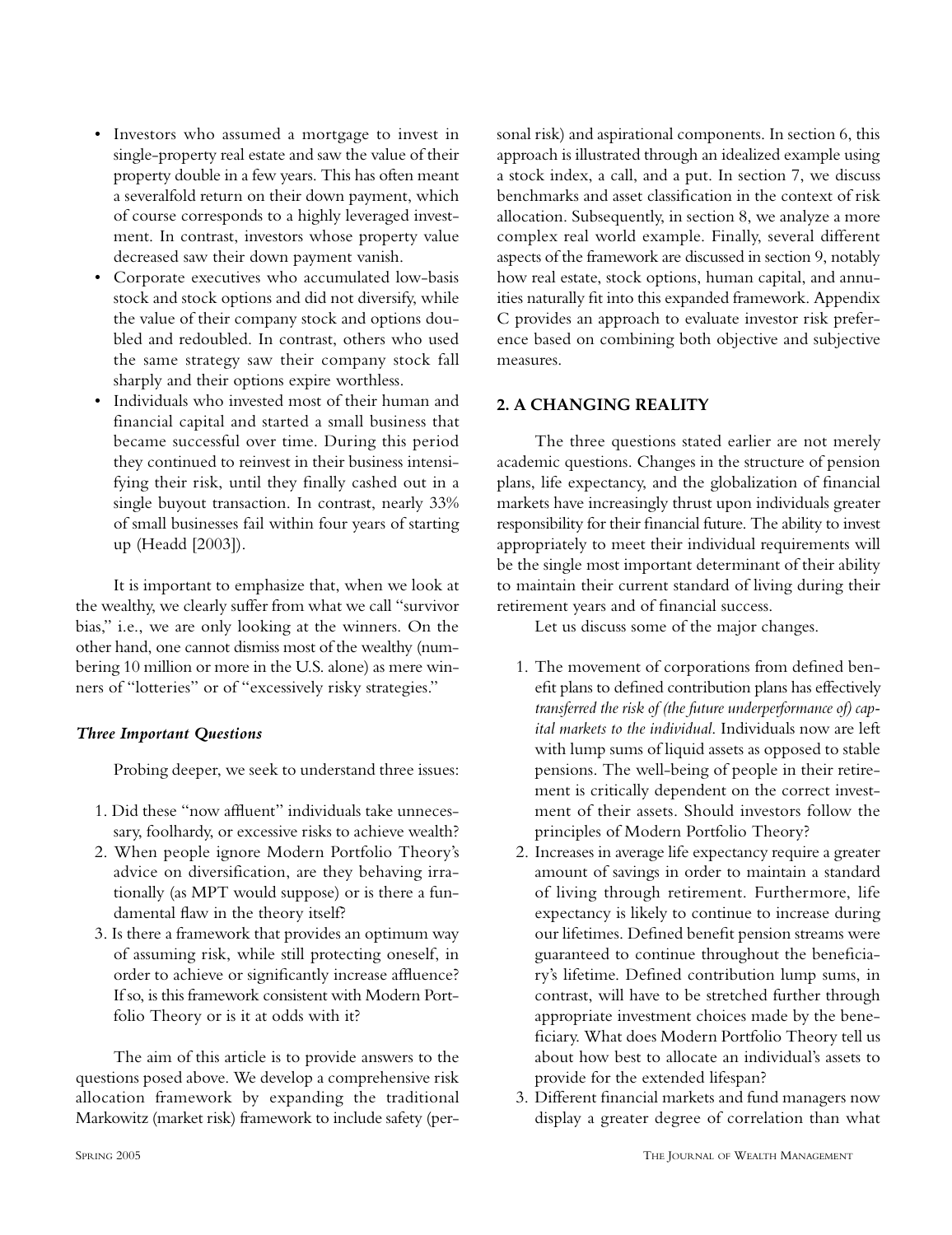historical data would suggest. This means that portfolios thought to be diversified in the past may not be so today. Does that minimize the benefits of diversification? What effect does that have on risk-return expectations for diversified portfolios?

4. Constant innovation in financial products, as well as enhanced access to more sophisticated financial instruments such as options, hedge funds, and structured products, present compelling, yet more complex riskreward opportunities to investors. What does Modern Portfolio Theory tell us about their choice and allocation to an individual's personal portfolio?

#### **3. THE JOURNEY MATTERS: INDIVIDUAL INVESTORS AND MARKETS ON THE AVERAGE**

The needs of individual investors impose different considerations than simply the averages of the market (Brunel [2003]). The emphasis of the efficient frontier approach using market risks, without consideration for its effect on the portfolio holder, is fundamentally unsatisfactory. Personal utility functions are hard to determine and have well-documented flaws (Allais [1953]; Kahneman and Tversky [1979]).

In addition, the efficient frontier approach optimizes for a portfolio's outcome at the end of a single predetermined time period. There are at least two problems with this.

- Investors need to maintain their lifestyle and meet their financial obligations during this time period regardless of market conditions.
- We do not always know at the outset what the specified time period should be. For example, we need to provide for retirement without knowing exactly how long we will live.

In the standard framework, risk is defined by the volatility of the underlying portfolio. Volatility is a onedimensional measure of market risk which tracks how much the price of the portfolio fluctuates, on the average, over a specified period of time. For example, a diversified index consisting of large-cap stocks, such as the S&P 500, has a daily volatility (standard deviation) of about 1%. Within the confines of the mean-variance framework, this number indicates that we should expect a daily move greater than 2% only about once a month. A 3% move would happen once every three years, while the market crash of October 19, 1987, where the index fell by 20.47% should happen only once in a billion years. However, such crashes (of varying magnitude) have happened many times in the past century. Clearly, the mean-variance framework and the associated volatility number do not capture the true frequency of short-term market crashes.

The same measure viewed over a longer time frame, such as a year, does much better. The historical (1926- 2003) annual volatility of the S&P 500 is about 21.9% and the average annual return is about 12.5%. This provides a much better estimate of the movements of the index that an investor can expect over a year. For example, the investor should expect a two standard deviation event or a 31.3% loss on a single portfolio only once every 20 years. This has occurred only twice in the last 75 years and on both occasions in the 1930s, once in 1931 and then, unexpectedly, six years later in 1937. This last observation highlights another important point: the assumption that the market returns have no memory breaks down often, due in part to the impact of economic cycles. These cycles create bull and bear markets that consist of closely spaced or successive years of economic feast or famine.

The consequences on the individual investor of such large deviations or several consecutive years of negative returns may range from mere annoyance to catastrophe. In other words, the market understands risks only at an aggregate level, not at an individual level.

*Personal risk* is thus an additional dimension that must be factored in to construct appropriate portfolios for individuals. This consideration also makes the problem path-dependent. Clearly the journey matters. All paths in Exhibit 1 lead to success, but the one that dips below the client's minimum acceptable wealth level is fraught with danger. A stream may have an average depth of five feet, but a traveler wading through it will not make it to the other side if its mid-point is 10 feet deep. Similarly, an overly volatile investing strategy may sink an investor before she gets to reap its anticipated rewards.

It is worthwhile to point out that most extensions of Modern Portfolio Theory have been directed at improving the description of market risks (Fabozzi et al. [2002]). The same emphasis has not been placed on understanding the issue of personal risks, although Roy [1952] placed particular emphasis on "safety first" within the context of portfolio diversification. Innovations in the marketplace over the past few decades, leading to instruments like options, convertible bonds, and principal protected funds, should allow for the creation of portfolios that are more suitable to different individual risk tolerances.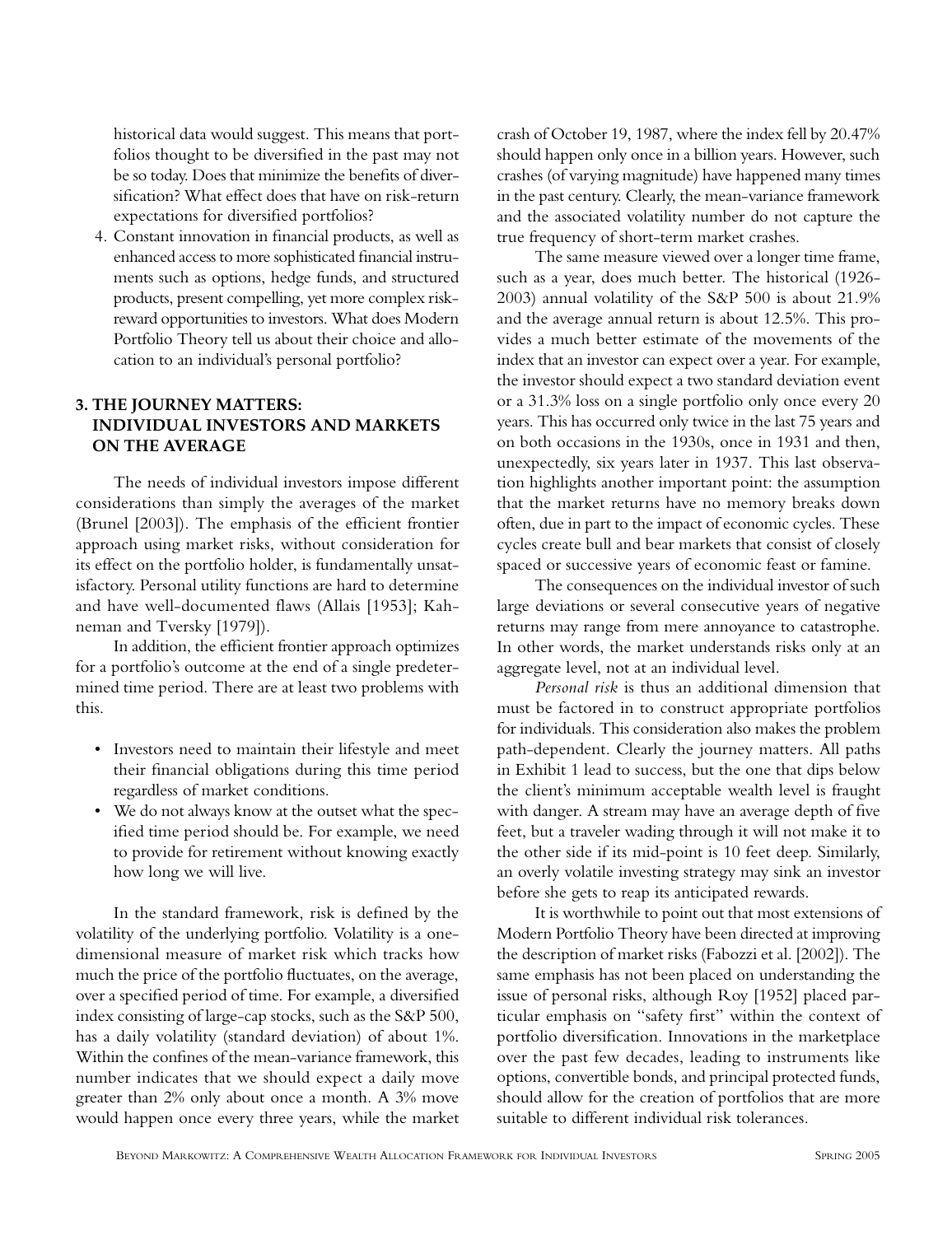## **E XHIBIT 1 The Journey Matters**



#### *What Are Some of the Components of Personal Risk?*

- *Cash flow:* The investor's current and foreseeable cash flow is at least as important as his asset allocation. Is he a net-saver or net-spender on an annual basis? Will he need to withdraw money at any juncture or on a regular basis? If so, will it be a fixed or variable sum? For example, withdrawing a fixed amount of money every year can have adverse consequences in the context of a declining market.
- *Lifecycle stage:* Someone at the peak of her earning capacity may be able to take on more risk than someone approaching retirement. On the other hand, a wealthy person in an advanced stage of retirement seeking to achieve an ambitious legacy goal may want to take on more risk with a portion of the portfolio.
- *Ability to weather shortfalls:* How does one protect against outliving one's assets, e.g., living 10-15 years longer than life expectancy? What is an effective solution to an eventual decreasing gap between the minimum acceptable wealth level and the individual's current wealth?
- *Event risk:* The investor needs to understand and protect, if possible, against a variety of singular events such as loss of job, major health problems, disability, the need to support an additional family member, lawsuits, etc. Macro events, such as market crashes or country defaults due to political or economic reasons, also present real threats to maintaining personal wealth (Zaharoff [2004]).

In order to understand how to successfully incorporate these diverse risk factors into an individual's financial strategy, it is instructive to consider how wealth is measured on both absolute and relative scales.

#### **4. THE WEALTH OF AMERICA: WHO IS WEALTHY?**

Individual investors consider their success and wealth not just in absolute terms, but also relative to their peers. Therefore, it is instructive to consider the wealth of America and how it is distributed among its population.

This distribution of wealth in America (*Exhibit 2*) is fascinating in many respects. As is well known, wealth is unevenly distributed. If we divide the total

wealth of American households into three equal parts, we find that each third is approximately shared among 90%, 9%, and 1% of the households respectively. The shape of the wealth distribution is far from the usual symmetrical bell curve. Starting from the far left of the curve, approximately 7 million households are in debt. There are another 33 million households with almost no net worth. A startling fact: one in three American households is a single event away from bankruptcy. An important question is: What should be the financial strategy for these households? For the other two-thirds of households, the purpose of a good wealth management strategy is to *protect* them from ever coming close to this region at any stage. On the other side of the wealth spectrum, the far right region of the curve is where everyone aspires to move to. However, the long tail (similar to a lognormal distribution) indicates that it is not so easy to move rightwards. It is useful to introduce the concept of a wealth percentile.

Every American household can find its place on this table (*Exhibit 3*) and thus determine its wealth percentile. There are a total of about 106 million households; therefore each percentile represents about 1.1 million American families. The median wealth of an American household is about \$86,100 (Kennickell [2003]); Sahadi [2003]), which corresponds to the 50th wealth percentile. Households in the lowest seven percentiles (0-7th) have a negative net worth, while those in the top percentile (99-100th) have at least \$5 million each.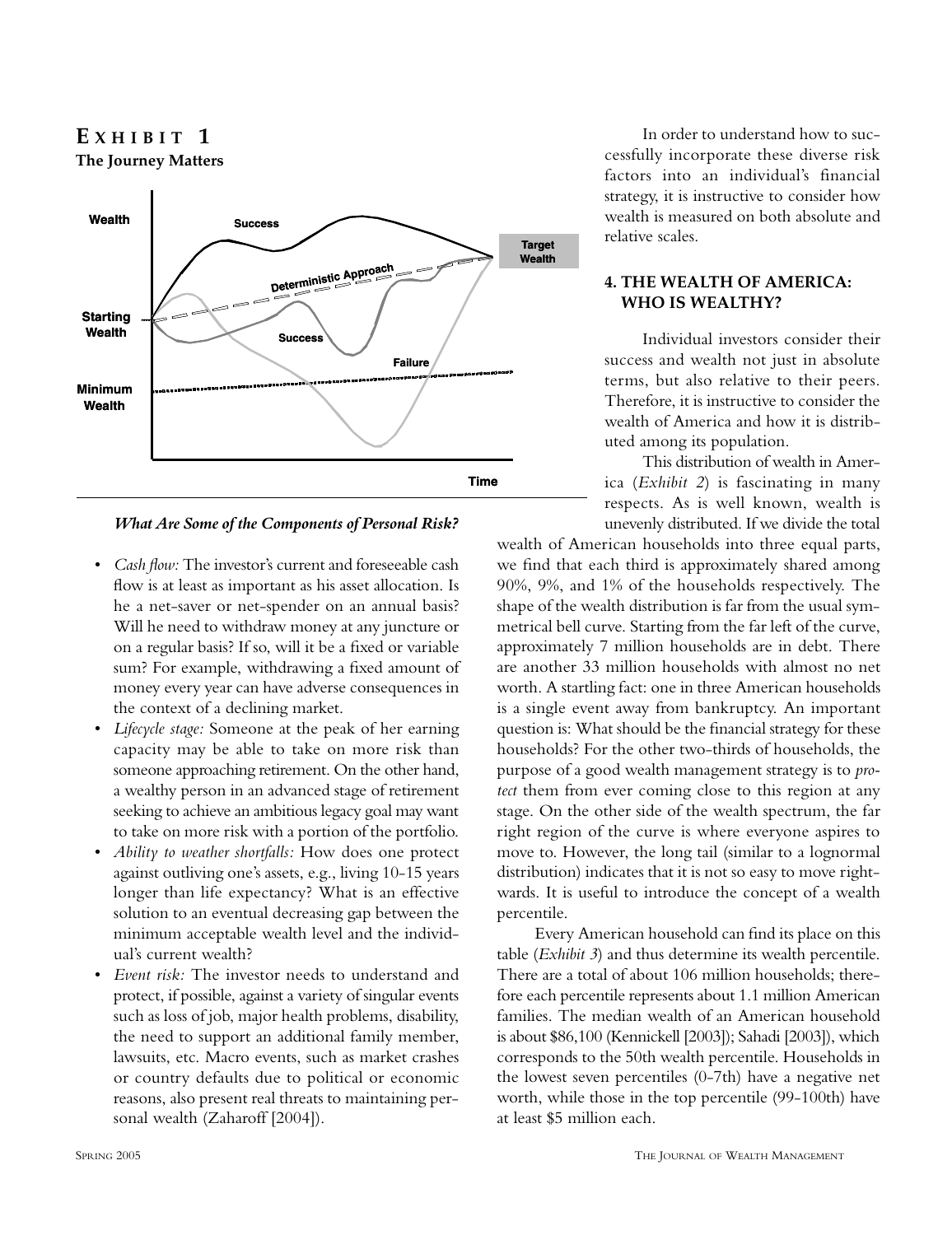## **E XHIBIT 2 The Wealth of America Including Home Equity**



*Source: Calculation by R. Babu Koneru based on 2001 Survey of Consumer Finances Data (Federal Reserve Board [2003]).*

#### **E XHIBIT 3 Cumulative Distribution of Net Worth of U.S. Families in 2001**

| <b>Wealth Percentile</b> | <b>Net Worth</b> |
|--------------------------|------------------|
| 6.8                      | <0               |
| 10                       | \$100            |
| 20                       | \$6,760          |
| 30                       | \$22,840         |
| 40                       | \$49,560         |
| 50                       | \$86,100         |
| 60                       | \$138,100        |
| 70                       | \$226,210        |
| 80                       | \$375,100        |
| 90                       | \$734,100        |
| 95                       | \$1,308,520      |
| 99                       | >\$5,865,000     |

*Source: Calculation by R. Babu Koneru based on 2001 Survey of Consumer Finances Data (Federal Reserve Board [2003]).*

At the very outset, it should be clear that every household, regardless of its current wealth, should make sure that it:

- does not move leftwards (decrease its wealth percentile);
- at least keeps up with its wealth group;
- aspires to move rightwards (increase its relative wealth standing).

However, the details of this wealth distribution chart indicate that this is a non-trivial task.

In general, you need a lot of money (relative to what you have) in order to increase your wealth percentile. For example, for a household to move from the 40th (slightly below the median) to the 60th percentile (slightly above the median), its net worth would need to triple! This means that, in order to move up in the wealth structure, one must acquire substantially, not incrementally, more wealth. One cannot meet such an aspiration without taking on substantial risk, what we will call "aspirational risk." On the surface, this risk taking is at odds with the imperative to protect from falling to a lower wealth percentile. It would seem reasonable to assume that most investors in this situation would pass up the opportunity for improvement in favor of the certainty of the status quo. However, it is not so.

Among all wealth levels, aspirational risk taking is quite common. Examples range from the frequent buying of lottery tickets to more mainstream financial investments such as the substantial purchase of a single stock, invest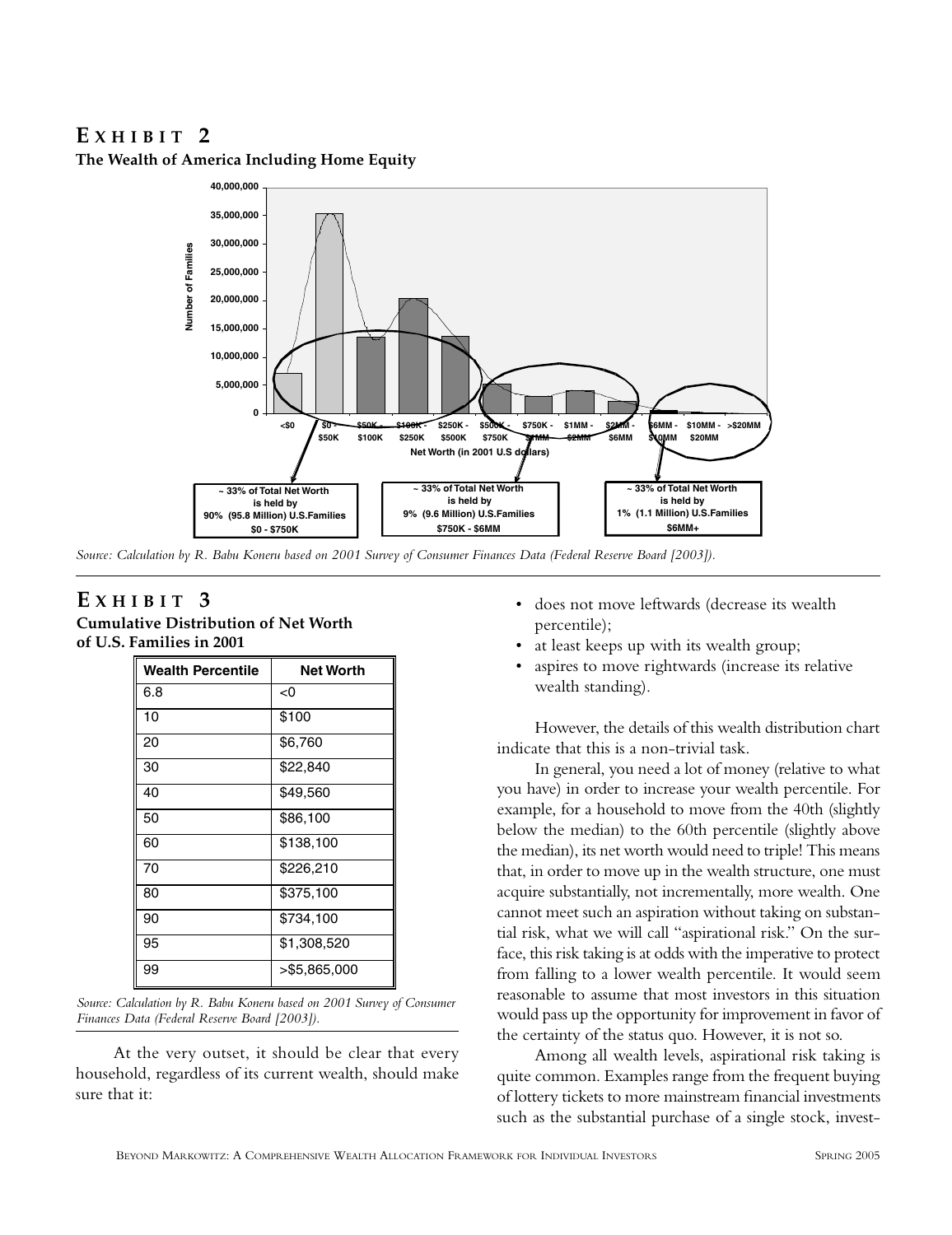ment in real estate, or starting a small business. Every time a member of the peer group succeeds in his aspirational risk taking, the difficulty of staying in the peer group is raised for those who passed on the opportunity. It is easy to see how the desire to keep up with the Joneses raises the general level of risk taking, especially among the affluent. This becomes more and more prevalent in higher wealth percentiles. An extreme example is that of maintaining or improving one's position in the Forbes 400 list. The net worth required to be the 400th richest American increased sixfold (from \$100 million to \$600 million) over the last 20 years (Zaharoff [2004]). In comparison the Consumer Price Index increased by 90% over the same period.

Even at the lower wealth spectrum, it is impossible to maintain one's standard of living by keeping assets only in the bank. Inflation requires some degree of investment in bond or equity markets and therefore the assumption of additional risk.

The conventional framework does not have the flexibility to accommodate the dual demands of safety and aspiration (Lopes and Oden [1999]). This issue, which points to the need for non-concave utility functions, was first addressed by Friedman and Savage [1948] and was the subject of a paper by Markowitz [1952b]. However, this area received limited attention, in comparison to the work on portfolio diversification (Markowitz [1952a]), till Kahneman and Tversky's [1979] work on prospect theory.

In conclusion, we need a new framework that incorporates these aspects of safety and aspiration, while building upon the foundations of Modern Portfolio Theory.

#### **5. A WEALTH ALLOCATION FRAMEWORK FOR THE INDIVIDUAL INVESTOR**

To develop a comprehensive wealth strategy we will expand the definition of portfolio to cover all assets and liabilities such as investments, home, mortgage, and human capital. Human capital can be loosely defined as earning potential.

Let us re-emphasize that a person's portfolio should allow him to achieve the following three purposes:

- Protection from anxiety/poverty: We will refer to this as protection from personal risk.
- Ability to maintain his standard of living and status in society, i.e., keep up with family and friends. As discussed earlier, in order to do this, investors must earn a rate higher than inflation and thus take on market risk.

• Provide an opportunity to increase his wealth substantially or meet his aspirational goals. This involves taking on some aspirational risk.

In their famous 1979 paper, Kahneman and Tversky laid the groundwork for prospect theory, which attempts to understand and incorporate actual investor behavior. They found several important factors that dominate decision making in the face of risk and return trade-offs, not just in finance, but across a wide variety of human decision making. By using a series of cleverly formulated questions, they found that certainty, probability, and possibility (among others) were important mindsets that dominate decision making in the face of risk and return trade-offs. For example, they found that people will most often choose lower but certain payoffs, rather than higher payoffs with less than certain probability. This experimentally verified behavior runs counter to standard utility theory. We embrace and incorporate these psychological preferences as a fundamental part of the expanded framework.

We will strive to construct an *ideal portfolio* that provides:

- 1. The *certainty* of protection from anxiety.
- 2. The *high probability* of maintaining one's standing.
- 3. The *possibility* of substantially moving upwards in the wealth spectrum.

#### *Three Dimensions of Risk*

The three objectives of an "ideal portfolio" lead naturally to a framework with three very different dimensions of risk: personal, market, and aspirational.

- *Personal Risk:* You must protect yourself from personal risk. This means protecting yourself from anxiety regarding a dramatic decrease in your lifestyle (Chhabra and Zaharoff [2001]).
- *Market Risk:* You need to take on market risk (Markowitz [1952a]; Sharpe et al. [1998]), in order to grow with your wealth segment and maintain your lifestyle.
- *Aspirational Risk:* You could take on aspirational risk if you desire to break away from your wealth segment and enhance your lifestyle.

Modern Portfolio Theory only recognizes market risk and seeks to minimize it through optimal asset allocation. In contrast, the wealth allocation framework iden-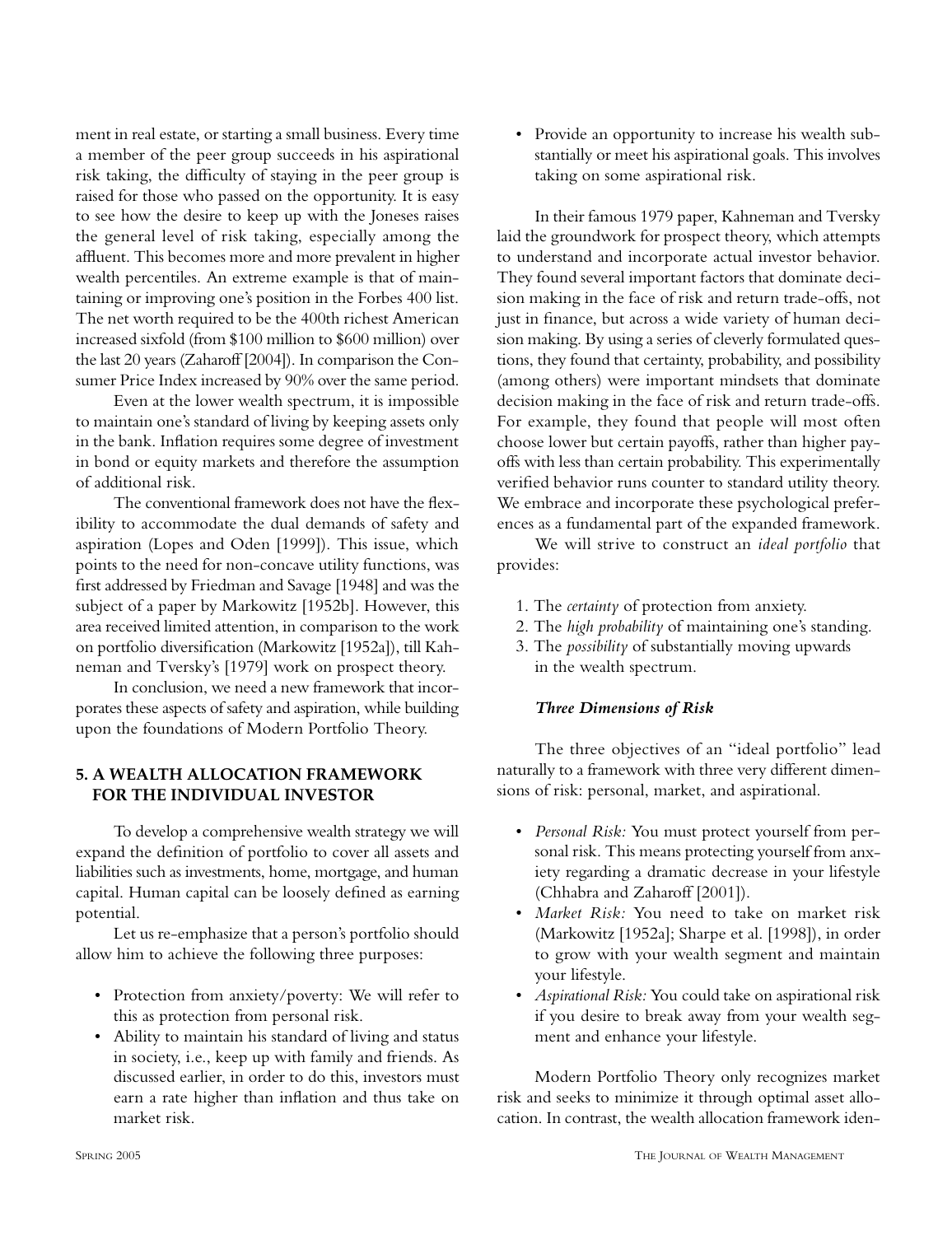## $E$  **X HIBIT** 4 **Three Dimensions of Risk**

| "Personal " Risk                                                                                                           | "Market " Risk                                                                                             | "Aspirational" Risk                                                                                          |
|----------------------------------------------------------------------------------------------------------------------------|------------------------------------------------------------------------------------------------------------|--------------------------------------------------------------------------------------------------------------|
| <b>Preserve Lifestyle</b><br>O<br>äs<br>Safety<br>Ë<br>Flow<br><b>Principal Protection</b>                                 | Cash<br><b>Equities</b><br><b>AI</b><br><b>Fixed</b><br>Income                                             | Outperform<br>Outperform<br>Outperform                                                                       |
| "Do Not Jeopardize Basic<br><b>Standard of Living"</b>                                                                     | "Maintain Lifestyle"                                                                                       | "Enhance Lifestyle"                                                                                          |
| Minimize downside risk<br>$\bullet$<br>Safety<br>$\bullet$<br>Accept below-market returns<br>$\bullet$<br>for minimal risk | • Balance risk and return to<br>attain market-level performance<br>from a broadly diversified<br>portfolio | Maximize upside<br>$\bullet$<br>Take measured risk to achieve<br>$\bullet$<br>significant return enhancement |

tifies three very different risk dimensions and seeks to optimize all three of them simultaneously. *We call this risk allocation.* In the new framework risk allocation needs to precede asset allocation. Exhibit 4 illustrates each risk dimension with its corresponding objective and trade-offs.

In summary:

- Allocations to the personal risk bucket will limit loss of wealth, but will yield below-market returns.
- Allocations to the market risk bucket will provide risk-adjusted market returns (this is the Markowitz framework).
- Allocations to the aspirational risk bucket should yield higher-than-market returns, but with the risk of substantial loss of capital.

In the very simplest case this wealth allocation framework can be reduced to a standard diversified portfolio with downside protection and enhanced upside potential. To illustrate the added capabilities of this framework it is instructive to consider one such example in detail.

#### **6. AN IDEALIZED EXAMPLE**

We will use a simple albeit idealized example to illustrate many of the issues we have discussed so far. Consider an investor with a portfolio of \$100 represented by a "diversified asset" such as a stock index. For the purpose of this discussion, we will simply use the historical record of the S&P 500. We will compare and contrast the risk-return characteristics of such portfolio with those of one constructed using the expanded approach by adding a put option (to protect from loss of capital) and a call option (to deliver additional upside).

For illustration we will assume a two-year time horizon. Historically, a long-term investment in the S&P 500 has been richly rewarded. In the past 79 years (1926- 2004) the average two-year total returns on a monthly rolling basis for the S&P 500 has been 26.5% with a volatility of 32.8% (an annualized volatility of 23.2%). In other words, on the average, the investor should expect to have about \$126 at the end of two years.

However, examining the history of the index, we find several two-year periods almost every decade that provided either handsome gains or heavy losses. These time periods of larger than expected market movements are evidence of the deviation from the mean-variance framework. They also underscore the importance of protecting an investor from such large deviations on the downside and the opportunity of capitalizing on large upside movements.

Our investor, of course, does not know a priori how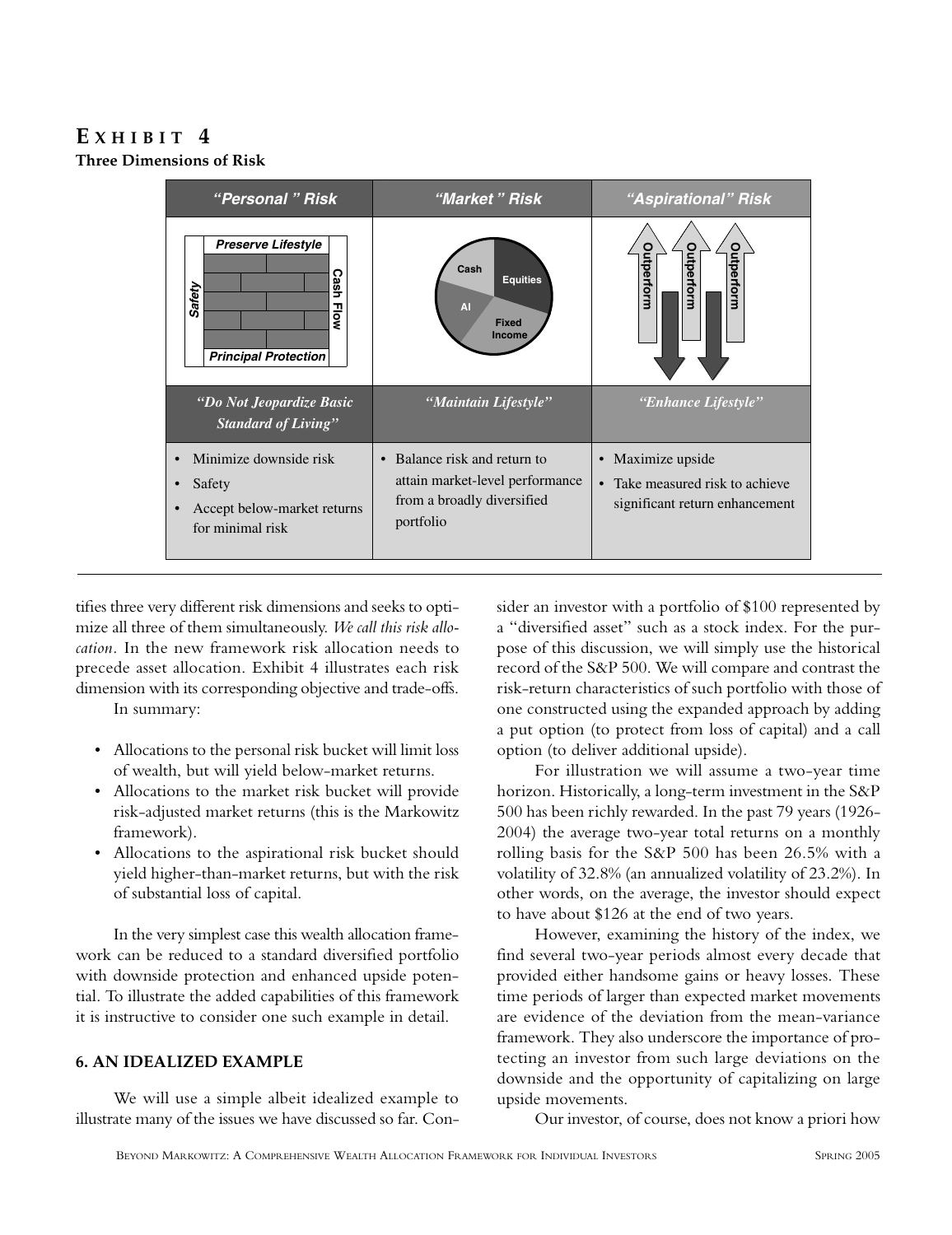## **E XHIBIT 5 Asset Allocation and Selection for an Idealized Example**

|                           | "Personal" Risk<br>Do Not Jeopardize Basic<br><b>Standard of Living</b> | "Market" Risk<br><b>Maintain Lifestyle</b> | "Aspirational" Risk<br><b>Enhance Lifestyle</b> |
|---------------------------|-------------------------------------------------------------------------|--------------------------------------------|-------------------------------------------------|
| Expanded<br>Framework     | Put struck at 80%                                                       | Index                                      | Call struck at 130%                             |
|                           | "Personal" Risk<br>Do Not Jeopardize Basic<br><b>Standard of Living</b> | "Market" Risk<br><b>Maintain Lifestyle</b> | "Aspirational" Risk<br><b>Enhance Lifestyle</b> |
| Conventional<br>Framework | $0\%$                                                                   | 100%                                       | $0\%$                                           |
| Expanded<br>Framework     | 1.55%                                                                   | 94.01%                                     | 4.44%                                           |

this investment period will turn out. His goal is to invest aggressively and double or triple his money, but at the same time he would like to cap his losses at about 25%, i.e., not go below approximately \$75.

In order to turbocharge this portfolio, the investor buys a call struck at 130. If a bull market takes shape and the index exceeds 130, the investor's gains are doubled for every point above 130. At the same time, as a precaution, he buys a put struck at 80. When the index dips below 80, the put will kick in and prevent further losses to the portfolio.

Of course, both the put and the call cost money, so he has only \$94 left to invest in the index. In the wealth allocation framework, the investor has allocated \$1.55 to the personal risk bucket and \$4.44 to the aspirational risk bucket in order to buy the put and call options, respectively. (For simplicity these numbers have been calculated using the Black-Scholes model. The same example was also analyzed using real-market prices. At the time of analysis the puts were considerably more expensive and the calls cheaper; however, the basic conclusions were unchanged).

Let us compare how the conventional portfolio and this expanded portfolio (*Exhibit 5*) would perform under a variety of conditions.

We see clearly (*Exhibit 6*) that, when two-year market returns are in the range of –25% to +25% (which we would expect for a majority of the years), the old framework will outperform. On the other hand, the expanded portfolio protects and outperforms the index both in severe bear and bull markets. The investor has agreed to a slightly lower rate of expected return most of the time, in exchange

for both downside protection in severe bear markets and greater upside potential in bull markets. This is the crux of the wealth allocation framework.

For illustrating the trade-offs from this particular strategy, we look at rolling annual returns of the S&P 500 for the past 80 years (*Exhibit 7*).

The wealth allocation framework provides protection of capital in a massive bear market, higher upside in a strong bull market, but a lower average return during normal years. Paying for protection in the form of purchasing put options and allowing for higher opportunity by buying call options reduces the average return to the investor. This loss, however, is com-

pensated by superior returns at both ends of the investment return spectrum.

Investors will have different investing preferences based on their needs, fears, and aspirations. Some would pass on the call option, opting just for the protection. Others would have different strike levels. This wealth allocation framework can be tailored to suit individual requirements including, of course, the traditional Markowitz investor's. However, even though this is a real world example using commonly traded securities and options, it is limited in scope and can be impractical to implement.

The above example demonstrates clearly the power of the wealth allocation framework to tailor a portfolio to meet an investor's personal needs and risk preferences. However, there are at least two limitations of this approach that need to be addressed.

First, time horizons for individuals are much longer than two years, often ranging in decades. Liquid, markettraded call and put options typically have much shorter lifetimes, on the order of months to two years. This implies that, to execute such a strategy over a long period of time, we will need to construct a dynamic risk-return overlay strategy to buy more options periodically.

There is tremendous execution risk in dynamical strategies. If the market is crashing and you decide you want protection, puts at that moment of time will be extremely expensive. Similarly, in a bull market calls become extremely expensive. Thus dynamical strategies requiring constant intervention in the markets often fail precisely at the moment when they are needed the most. This fact was painfully recognized by the holders of portfolio insurance, a strategy that peaked in popularity in the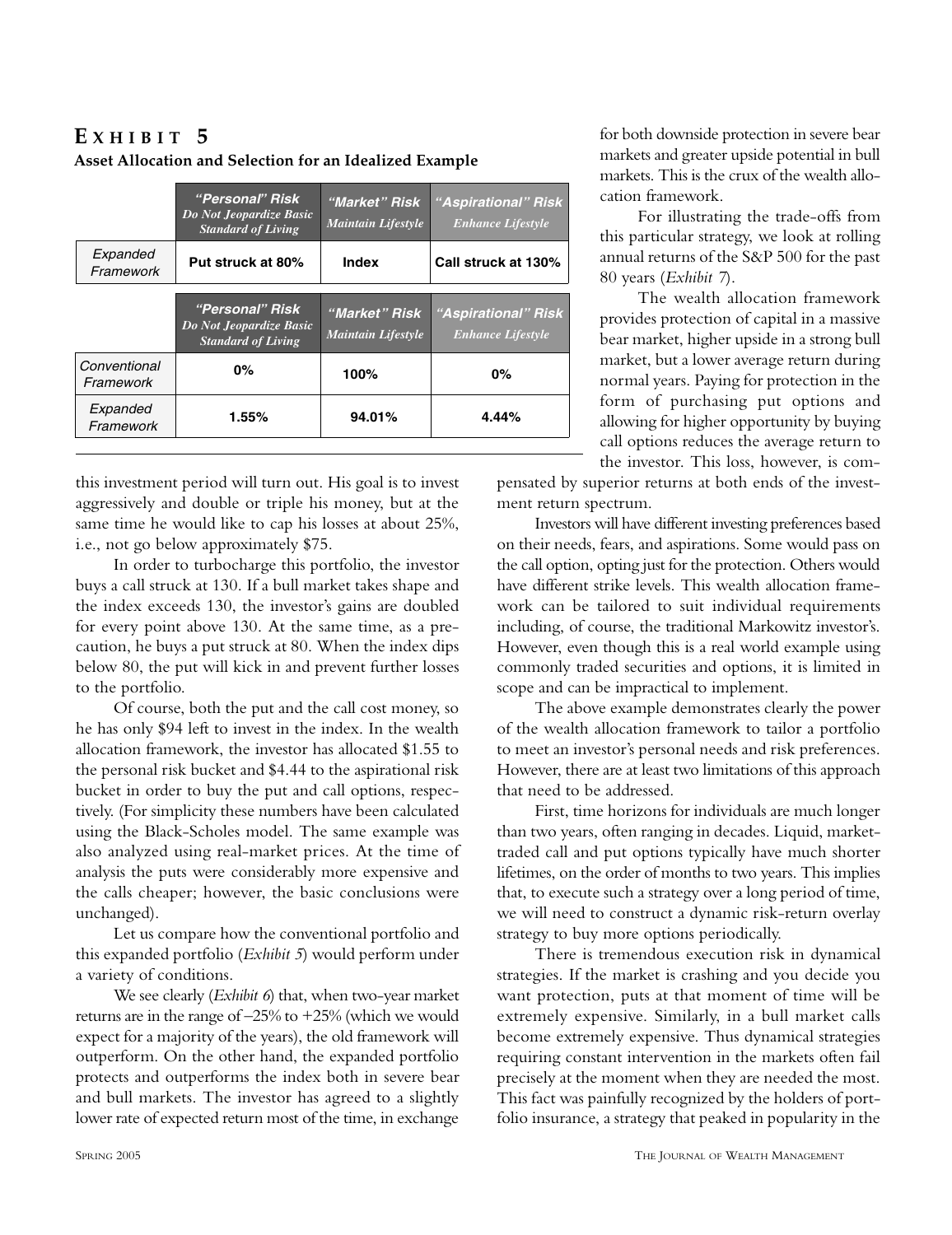## **E XHIBIT 6 Comparison of Portfolio Values**



## **E XHIBIT 7 Comparison of Portfolio Values**



'80s and never recovered after the market crash of 1987.

Second, investors desire (and need) such protection and upside potential to cover all of their financial assets, not just their liquid investment portfolio. Put and call options often exist only on liquid market securities.

Therefore this strategy needs both to be generalized to cover all of the individual's assets and to be executed in a systematic manner that does not require constant market intervention. In other words, we need to choose asset types and the right risk allocation, so that parts of the portfolio "partially" self-hedge during bear markets (Merton [1995]), while other parts automatically outperform during bull markets, without constant market intervention.

This strategy will be judiciously combined with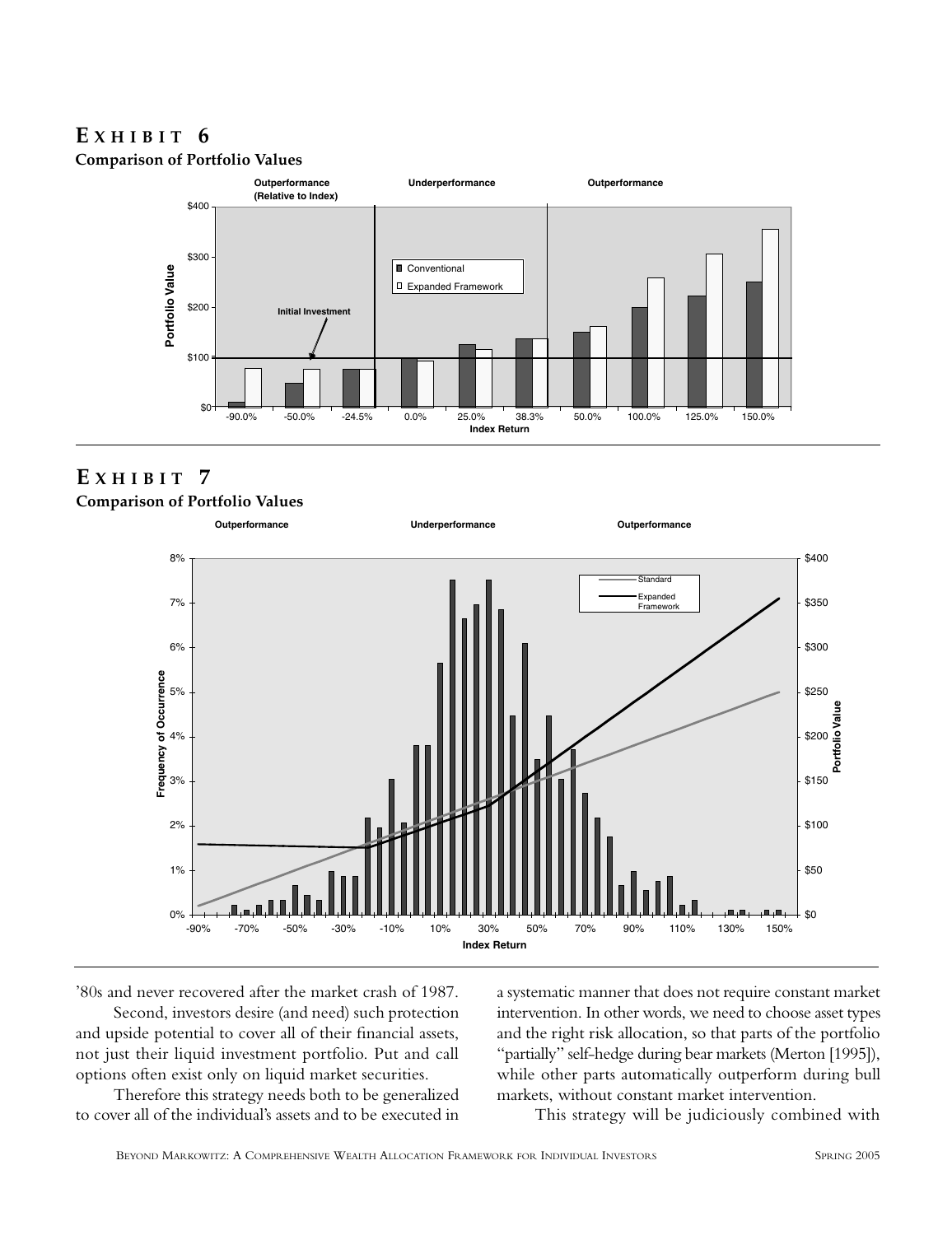## **E XHIBIT 8**

**Performance and Risk Measurement Basis for Each Risk Bucket**

| "Personal" Risk<br>Do Not Jeopardize Basic<br><b>Standard of Living</b> | "Market" Risk<br><b>Maintain Lifestyle</b> | "Aspirational" Risk<br><b>Enhance Lifestyle</b>     |
|-------------------------------------------------------------------------|--------------------------------------------|-----------------------------------------------------|
| <b>Protective Assets</b>                                                | <b>Market Assets</b>                       | <b>Aspirational Assets</b>                          |
| <b>Expected Performance</b>                                             | <b>Expected Performance</b>                | <b>Expected Performance</b>                         |
| Below-market returns for<br>below-market risks.                         | Market returns and market<br>risks.        | • Above-market returns with<br>high targeted risks. |
| <b>Sample Benchmarks</b>                                                | <b>Sample Benchmarks</b>                   | <b>Sample Benchmarks</b>                            |
| • Consumer Price Index                                                  | <b>S&amp;P 500</b><br>$\bullet$            | $\cdot$ CI FW Index                                 |
| • 3-Month LIBOR                                                         | Lehman Agg. Bond<br>$\bullet$              | • Absolute Return Value                             |
| <b>Risk Measures</b>                                                    | <b>MSCI World index</b>                    | <b>Risk Measures</b>                                |
| • Downside Risk                                                         | <b>Risk Measures</b>                       | Upside Return Measures<br>٠                         |
| • Scenario Analysis                                                     | <b>Standard Deviation</b>                  | Manager Alpha<br>٠                                  |
|                                                                         | <b>Sharpe Ratio</b><br>$\bullet$           | • Scenario Analysis                                 |
|                                                                         | <b>Beta</b><br>$\bullet$                   |                                                     |
|                                                                         | Scenario Analysis<br>$\bullet$             |                                                     |
| Low                                                                     | <b>Risk / Return Spectrum</b>              | High                                                |
|                                                                         |                                            |                                                     |

some amount of market intervention, including periodic rebalancing, which is and usually will be necessary.

#### **7. RISK ALLOCATION**

Individuals have more complex wealth profiles. They have multiple (often conflicting) goals and constraints and their portfolios include several different kinds of assets, all of which need to be considered simultaneously. Before we delved into the simplified example, we introduced the concept of risk allocation. Accordingly, portfolio assets, as well as appropriate risk-adjusted benchmarks, need to be assigned to each of the personal risk, market risk, and aspirational risk buckets.

#### **7.1 Benchmarks**

Investors should have very different performance expectations for the assets allocated to each of the three risk buckets, and these expectations must be benchmarked against appropriate indices (*Exhibit 8*). The idea of having a different benchmark for each of the three parts of the portfolio is an important one. In the first bucket one pays for and receives safety. In the third bucket one gets out-

sized returns, unfortunately accompanied by a significant probability of loss of capital. These two parts of the portfolio, in general, will behave differently than the middle portion, which can be benchmarked against risk-adjusted market indices.

In fact, often the entire portfolio will be mean-variance inefficient, when viewed in the narrower mean-variance framework, but will provide more robust protection and upside, when viewed over a wider range of outcomes.

- Assets in the personal risk bucket should be expected to appreciate at below-market rates. Suitable benchmarks are the Consumer Price Index or three-month LIBOR. Suitable risk measures could use downside risk rather than volatility.
- Assets in the market risk bucket follow the standard Markowitz framework. Their performance can be compared to a standard benchmark constructed from appropriate weighting of the S&P 500 and an aggregate bond index. Similarly, the Sharpe ratio can be used to provide a suitable risk-adjusted measurement.
- Assets in the aspirational risk bucket should significantly outperform standard market indices when they succeed. Examples of such benchmarks could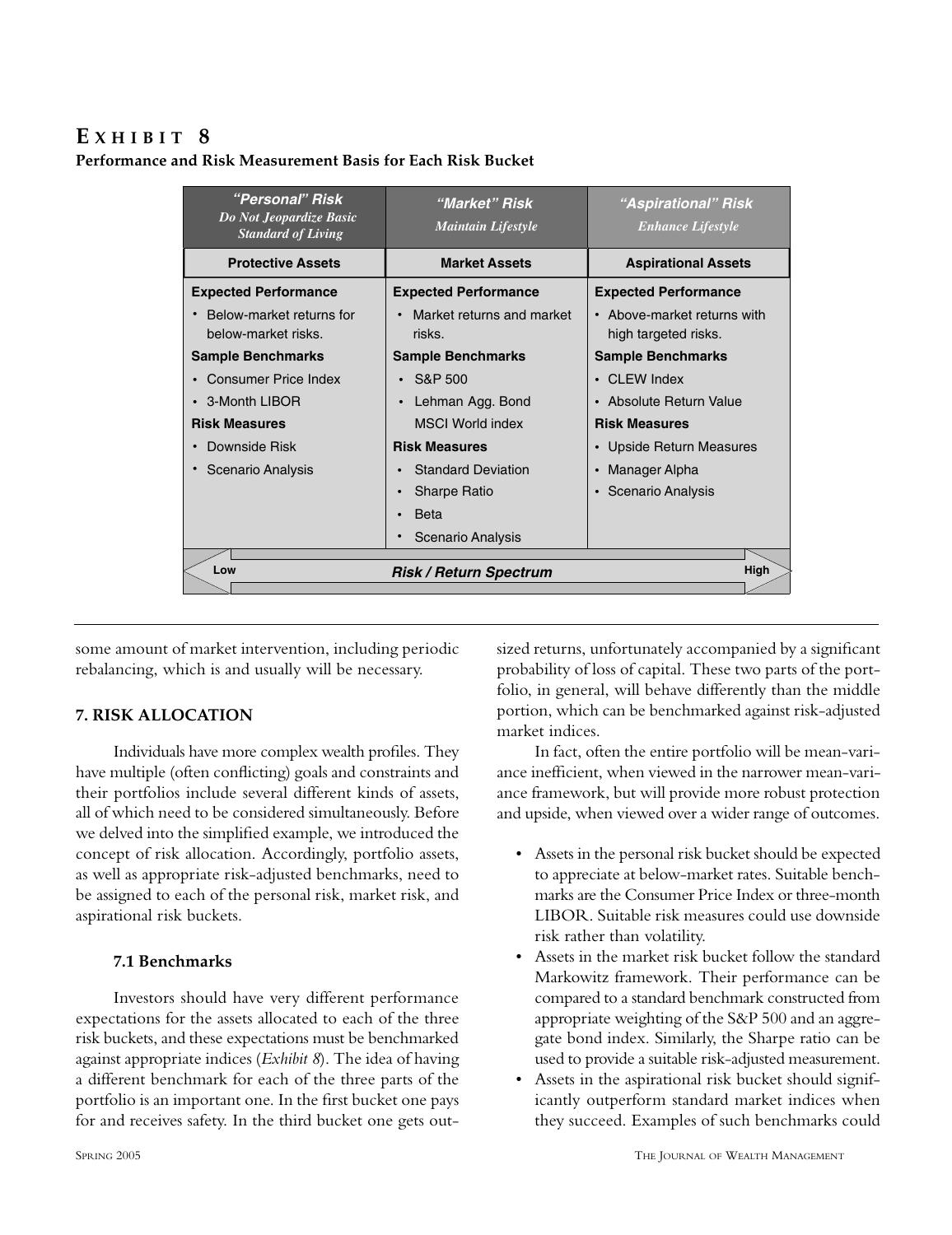## **Asset Classifications for Each Risk Bucket**

| "Personal" Risk<br>Do Not Jeopardize Basic<br><b>Standard of Living</b>                                                                                                                                                                                                                                     | "Market" Risk<br><b>Maintain Lifestyle</b>                                                                                                                                                                                                                                                                           | "Aspirational" Risk<br><b>Enhance Lifestyle</b>                                                                                                                                                                                                                    |
|-------------------------------------------------------------------------------------------------------------------------------------------------------------------------------------------------------------------------------------------------------------------------------------------------------------|----------------------------------------------------------------------------------------------------------------------------------------------------------------------------------------------------------------------------------------------------------------------------------------------------------------------|--------------------------------------------------------------------------------------------------------------------------------------------------------------------------------------------------------------------------------------------------------------------|
| <b>Protective Assets</b>                                                                                                                                                                                                                                                                                    | <b>Market Assets</b>                                                                                                                                                                                                                                                                                                 | <b>Aspirational Assets</b>                                                                                                                                                                                                                                         |
| $\cdot$ Cash<br>• Home Purchase<br>• Home Mortgage<br>· Safe Investments:<br>• US TSY (Short Duration)<br>$\cdot$ TIPS<br>• Principal Protected Funds<br>• Annuities to provide safe source of<br>income and hedge longevity risk<br>• Hedging through Calls/Puts/Collars<br>• Insurance<br>• Human Capital | Equities:<br>• Broad Size & Style &<br>Sector Exposure<br>Fixed Income:<br>$\bullet$<br>• Credit quality and Duration<br>diversification<br>Cash (Reserved for Opportunistic<br>Investing)<br>Strategic Investments:<br>$\bullet$<br>• Funds of Funds<br>• Liquid "non-traditional"<br>investments, e.g. Commodities | Alternative Investments:<br>$\bullet$<br>• Private Equity<br>• Hedge Funds<br><b>Investment Real Estate</b><br>$\bullet$<br><b>Investment Concentration</b><br>$\bullet$<br><b>Small Business</b><br>$\bullet$<br>Concentrated stock and stock<br>option positions |
| <b>Low Risk/Return</b>                                                                                                                                                                                                                                                                                      | <b>Risk / Return Spectrum</b>                                                                                                                                                                                                                                                                                        | <b>High Risk/Return</b>                                                                                                                                                                                                                                            |

be *Forbes* magazine's Cost of Living Extremely Well Index (CLEWI) (Yen [2001]), a hedge fund index, or a large alpha over a standard market index. Other risk measures could incorporate default probabilities or use upside risk rather than volatility.

For an excellent discussion of several new benchmarks for managing risk relating both to individual and national risk factors, see Shiller [2003].

### **7.2 Classification of Assets**

It is not hard to determine the suitability of different assets and securities for these risk buckets. *However, both the security type and the purpose it serves in the portfolio determine the placement of each asset into one of the three different risk buckets.* Therefore, the same security can belong in different buckets for different individuals.

Securities that provide some degree of stability or principal protection clearly fall in the personal risk bucket. Examples are cash, short-term government-backed Treasury bonds, TIPS (i.e., bonds that provide inflation protection in exchange for a lower yield), principal-protected mutual funds, annuities of certain kinds, and option hedges such as puts and collars.

Other assets that we now include in this bucket are:

- Primary residence, offset by the liability of a mortgage;
- Insurance on automobile, home, catastrophe, disability, life, offset by the premiums;
- Human capital, i.e., earning power, offset by educational debts.

Most conventional securities fall into the market risk bucket, as long as they are part of a diversified portfolio. Alternative investments like funds of hedge funds, commodities, etc., can belong here as part of a diversification strategy, as long as transaction costs, liquidity constraints, and manager risks are mitigated.

Executive stock options, concentrated stock positions, single-manager hedge funds, leveraged investment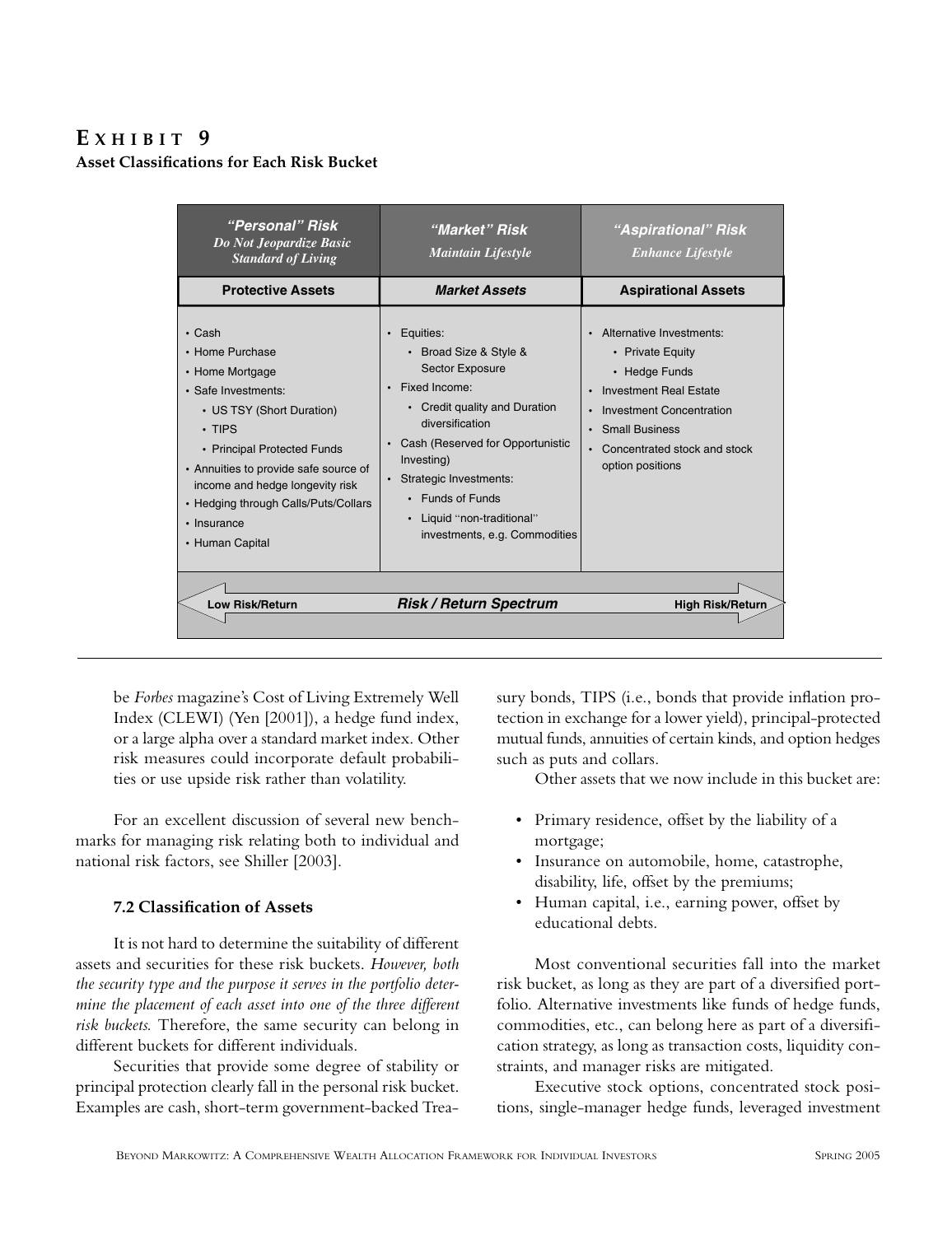#### **Net Worth Statement for the Executive**

|                                |                        | <b>NET WORTH</b>                                             |             |
|--------------------------------|------------------------|--------------------------------------------------------------|-------------|
|                                |                        |                                                              |             |
| <b>Personal Assets</b>         |                        | <b>Liabilities</b>                                           |             |
| <b>Primary Residence</b>       | \$1,500,000            | Mortgage on Primary Residence<br>(5.5% adjustable rate)      | \$700,000   |
| <b>Investment Real Estate</b>  | \$400,000              | Mortgage on Investment Real<br>Estate (7.5% adjustable rate) | \$300,000   |
| <b>Total Personal Assets</b>   | \$1,900,000            | <b>Total Liabilities</b>                                     | \$1,000,000 |
| <b>Investment Assets</b>       |                        |                                                              |             |
| <b>Portfolio Assets</b>        |                        |                                                              |             |
| <b>Equity Portfolio</b>        | \$1,500,000            |                                                              |             |
| <b>Concentrated Stock</b>      | \$1,250,000            |                                                              |             |
| <b>Fixed Income Portfolio</b>  | \$350,000              |                                                              |             |
| <b>Cash Equivalents</b>        | \$150,000              |                                                              |             |
| <b>Total Portfolio Assets</b>  | \$3,250,000            |                                                              |             |
| <b>Retirement Assets</b>       |                        |                                                              |             |
| Equities                       | \$0                    |                                                              |             |
| <b>Fixed Income</b>            | \$250,000              |                                                              |             |
| <b>Cash Equivalents</b>        | \$0                    |                                                              |             |
| <b>Total Retirement Assets</b> | \$250,000              |                                                              |             |
| <b>Total Investment Assets</b> | \$3,500,000            |                                                              |             |
| <b>Other Assets</b>            |                        |                                                              |             |
| <b>Employee Stock Options</b>  | \$100,000              |                                                              |             |
| <b>Total Other Assets</b>      | \$100,000              |                                                              |             |
| <b>Total Assets</b>            | \$5,500,000            |                                                              |             |
|                                | <b>Total Net Worth</b> |                                                              | \$4,500,000 |

real estate, and call options are examples of investments that fall in the aspirational risk bucket. A family-owned business that forms a significant part of an individual's wealth would also belong here. For more examples see Exhibit 9.

#### **8. AN AFFLUENT INVESTOR EXAMPLE: A HIGH-LEVEL OVERVIEW**

It is important to emphasize that the wealth allocation framework can be implemented rather simply. A high-level overview can identify key issues quickly. Further analysis, for example inclusion of cash flows and Monte Carlo simulations, naturally leads to more accurate and detailed solutions.

Let us demonstrate this with an example. Consider an executive whose net worth is summarized in Exhibit 10.

#### **8.1 Identification of Market Risk Factors in Traditional Approach**

In the traditional approach (*Exhibit 11*), we consider only market portfolio (investment assets) and ignore the other assets and liabilities from the asset allocation analysis. The investor is often advised to get a comprehensive financial plan to address cash flow, estate planning, and other issues. The asset allocation process in the traditional approach involves the following steps to minimize market risk.

- 1. Identification of concentrated stock positions and their diversification.
- 2. Readjustment of the asset allocation based on the investor's risk tolerance.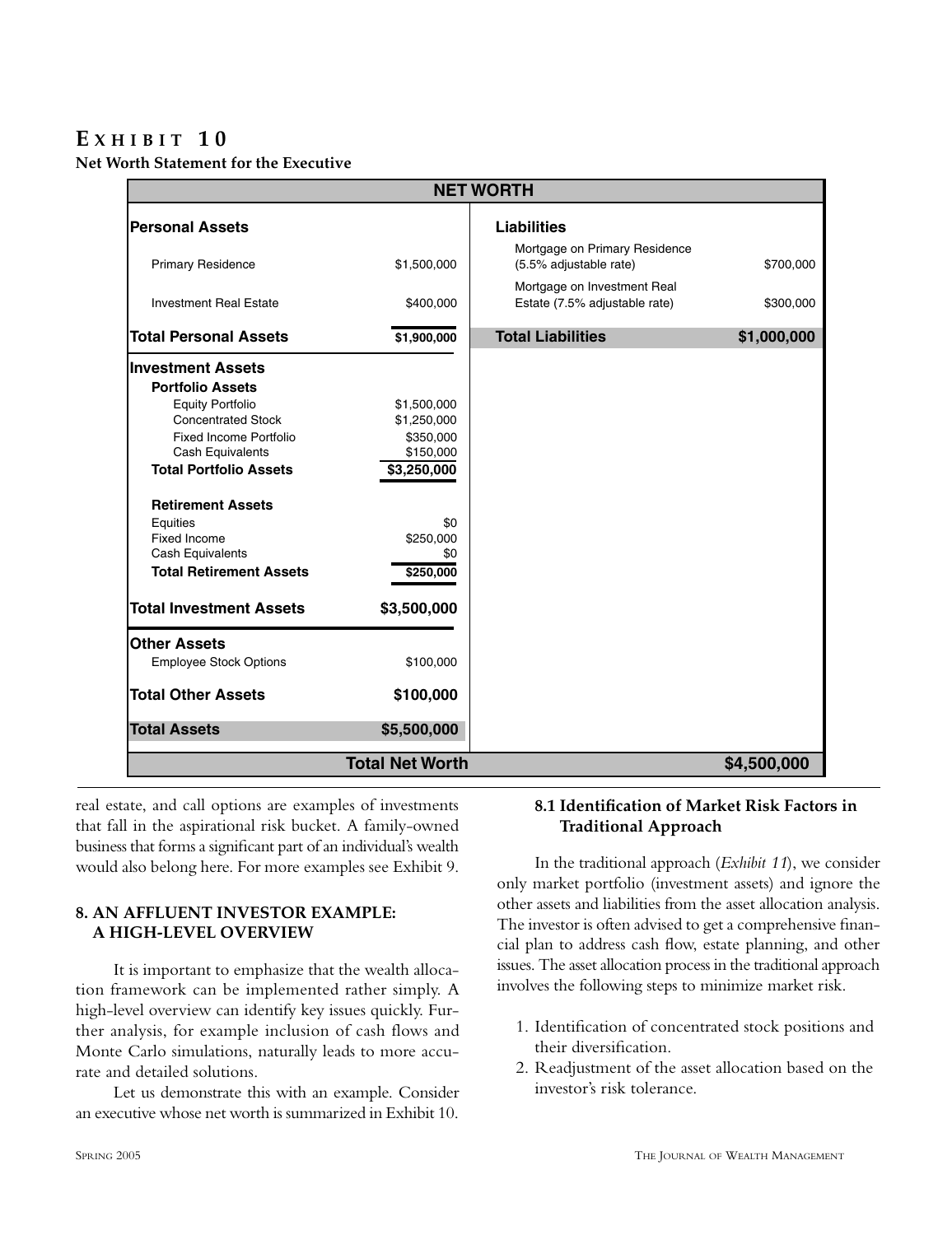**Executive's Asset Allocation and Net Worth Statement in the Conventional Framework**



#### **Investment Assets Non-Investment Assets**

- 3. Diversification of equity allocation across different market sectors and size (based on market capitalization) and style (value or growth) factors.
- 4. Diversification of fixed income allocation across maturities and credit quality.
- 5. Possible inclusion of alternative investments, e.g., hedge funds, commodities, private equity, to achieve further diversification and superior riskadjusted returns.

Assuming that the executive is a moderate investor, one possible asset allocation mix is shown in Exhibit 12. Two major challenges in the traditional approach are:

- Convincing clients to liquidate *all* of their concentrated stock position and invest in a diversified portfolio. This is a traditional stumbling block for clients, as it is often the above-average return of that particular stock that has led to their wealth, and thus correspondingly, that stock constitutes a disproportionate part of their total investment assets.
- Constructing and maintaining an investment portfolio that takes into account the advice provided by the comprehensive financial plan. In particular, comprehensive financial planning is done only once every few years while investment portfolios are readjusted to market conditions much more frequently.

#### **8.2 Asset Allocation Construction in Wealth Allocation Framework**

The new framework (*Exhibit 13*) allows the investor to classify all of his assets and liabilities.

Three important high-level questions that need to be covered are:

- 1. What are my (personal, market, and aspirational) risk factors?
- 2. Do I have the correct risk allocation?
- 3. Do I have the right asset allocation within each risk bucket?

The answers to these questions must be first estimated and determined qualitatively, and then determined quantitatively, if possible.

Our simple risk analysis shows that the executive in our example has a 20%:48%:32% allocation across the personal, market, and aspirational risk buckets. Intuitively, it seems that 32% is perhaps too large a portion of the portfolio to allocate for aspirational reasons. At the same time, one may wonder whether the assets allocated to the personal risk bucket (20%) protect him adequately from his personal risk factors.

A simple overview of the client risk factors is provided below:

#### *Personal Risk:*

- An exposure to floating-rate mortgages exposes the investor to the risk of rising interest rates.
- We need to understand if the client's goal of maintaining a minimum net worth of \$3 million is realistic.
- Cash reserves are too low and may lead to a liquidity crunch.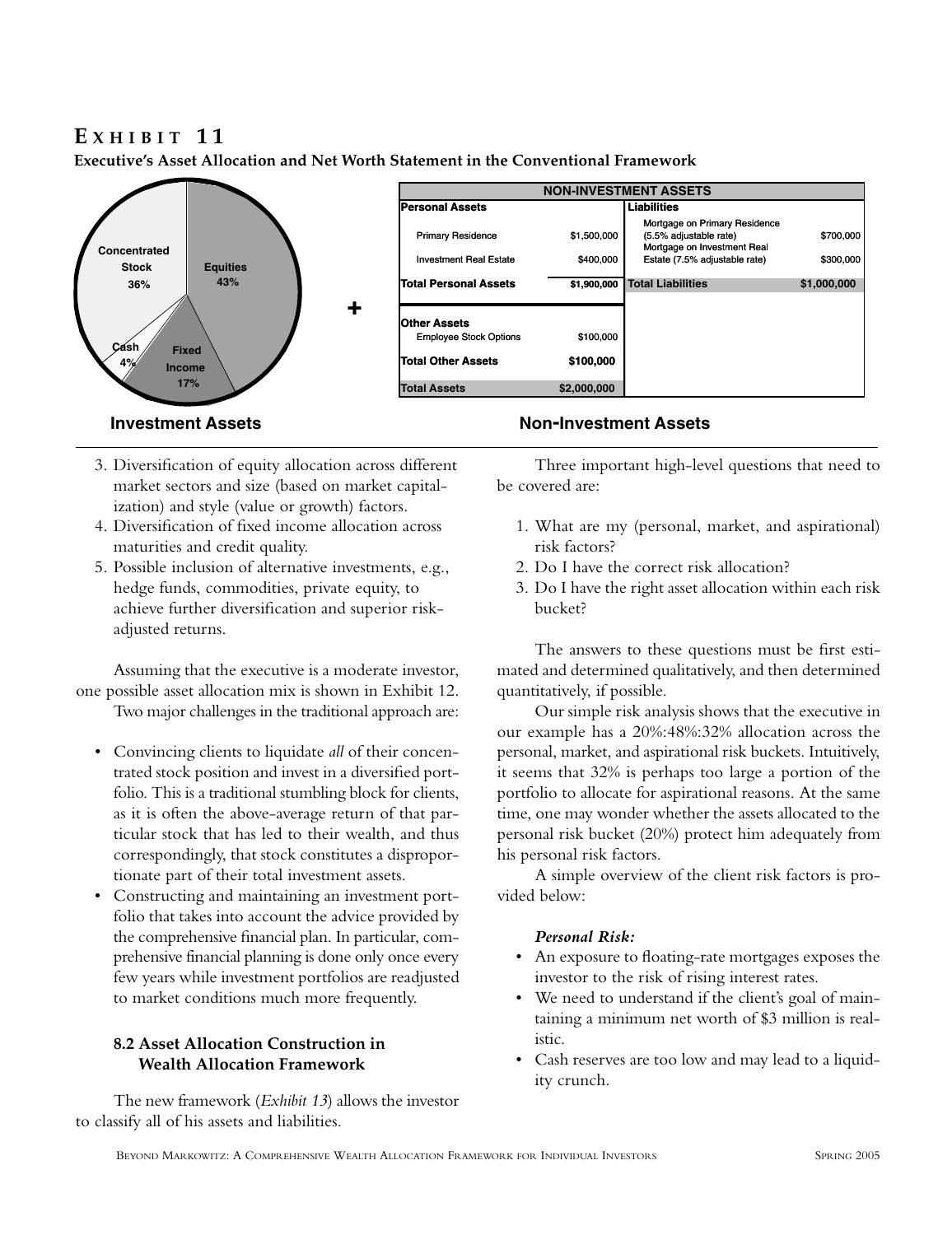**Executive's Current and Recommended Asset Allocations for the Investment Assets in the Conventional Framework**



## **E XHIBIT 1 3**

**Executive's Current Risk and Asset Allocation in the Wealth Allocation Framework**

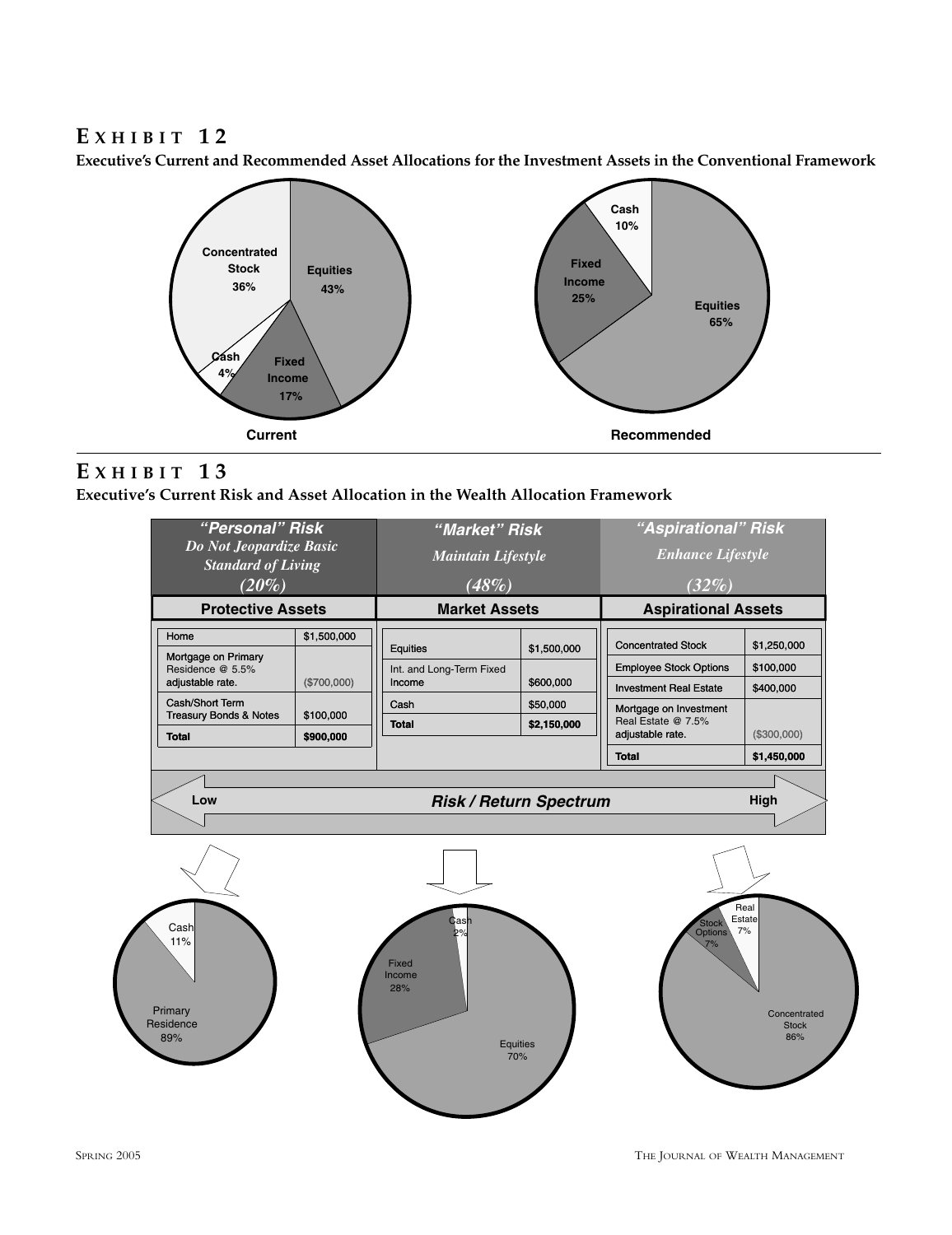**Executive's Recommended Risk and Asset Allocation in the Wealth Allocation Framework**



### *Market Risk:*

These factors dealing with diversification were covered earlier in reviewing the traditional approach to asset allocation.

#### *Aspirational Risk:*

- The exposure to a single company stock and stock options is too large.
- There is exposure to rising short-term interest rates through a large floating rate mortgage on his investment real estate.

The recommended asset allocation summarized in Exhibit 14 was arrived at by taking into account the above risk factors and the client's financial objectives.

A summary of the recommended changes and rationale behind them is given below.

#### *Personal Risk:*

- The overall amount of assets in this bucket was increased in order to lower the client's personal risk.
- Inflation risk and the desire to maintain a minimum wealth level of \$3 million dollars led to the purchase of TIPS as well as to an increase in the cash reserves.
- The floating-rate mortgage was switched to a (slightly higher rate) fixed-rate mortgage to decrease the investor's exposure to rising interest rates.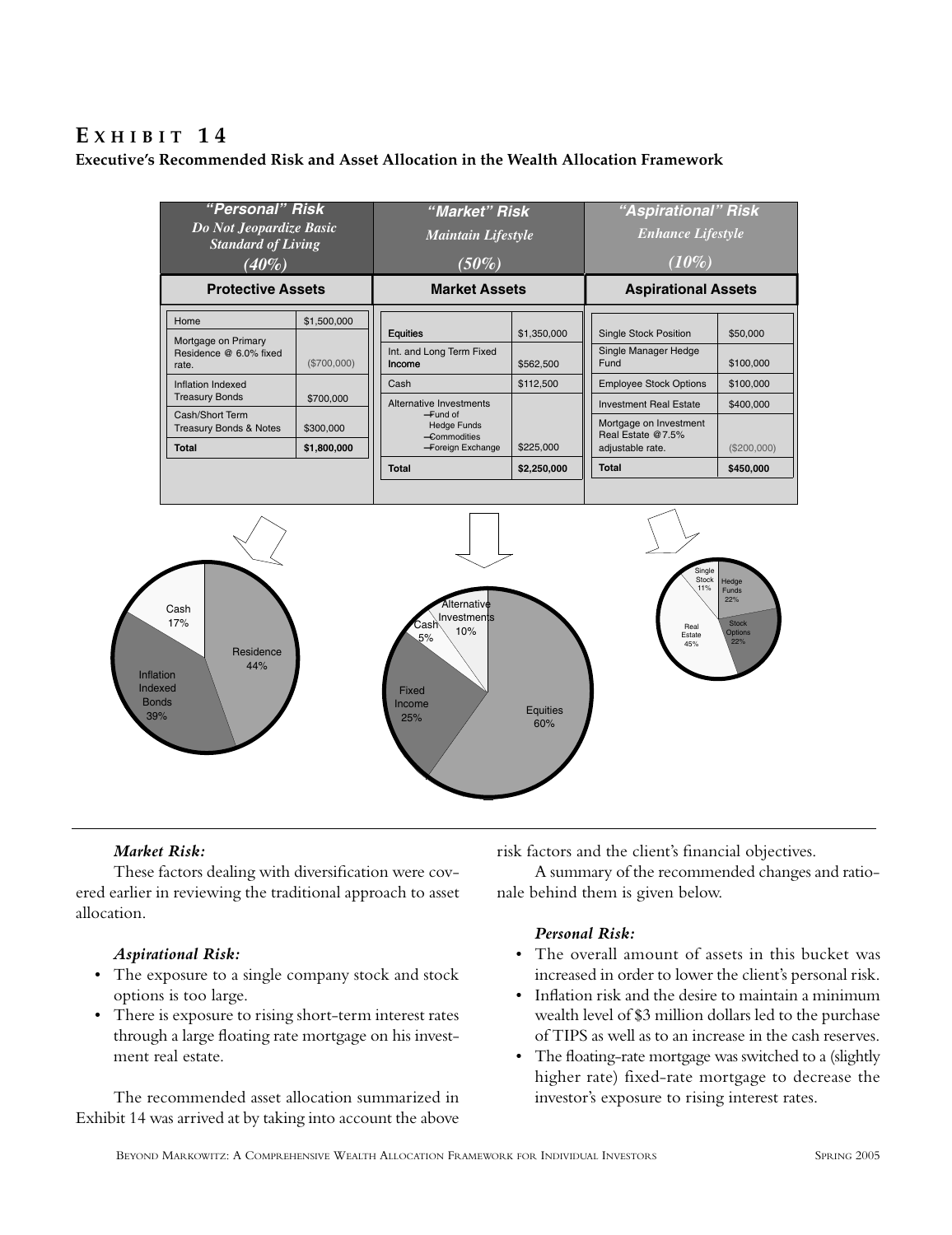**Comparison of Performance Under Different Scenarios**

| $\mathbf{s}$     |                                | <b>Expected Return</b>       |                                   | <b>Current</b>      |                  | Recommended                 |            |                             |
|------------------|--------------------------------|------------------------------|-----------------------------------|---------------------|------------------|-----------------------------|------------|-----------------------------|
| с<br>е<br>n<br>a |                                | Personal<br><b>Portfolio</b> | <b>Market</b><br><b>Portfolio</b> | <b>Aspirational</b> | <b>Net Worth</b> | <b>Net</b><br><b>Return</b> | <b>Net</b> | <b>Net</b><br><b>Return</b> |
| $\mathbf{o}$     | <b>Description</b>             | $(\%)$                       | $(\%)$                            | Portfolio (%)       | $($ \$)          | $(\%)$                      | Worth (\$) | $(\%)$                      |
|                  | Short-Term<br>Underperformance | 4                            | $-20$                             | $-100$              | 2,656,000        | $-41$                       | 3,672,000  | -18                         |
| 2                | Long-Term<br>Underperformance  | 4                            | 0                                 | -50                 | 3,811,000        | $-15$                       | 4,347,000  | -3                          |
| 3                | Likely-l                       | 4                            | 7                                 | $-20$               | 4,396,500        | -2                          | 4,639,500  | 3                           |
| 4                | Likely-II                      | 4                            | 7                                 | 20                  | 4,976,500        | 11                          | 4,819,500  | 7                           |
| 5                | Optimistic                     | 4                            | 10                                | 50                  | 5,476,000        | 22                          | 5,022,000  | 12                          |
| 6                | Long Shot                      | 4                            | 20                                | 100                 | 6,416,000        | 43                          | 5,472,000  | 22                          |

## **E XHIBIT 1 6**

**Comparison of Performance Under Different Scenarios**



#### *Market Risk:*

The portfolio was fully diversified in accordance to the tenets of Modern Portfolio Theory. Note that, in addition to rebalancing the basic asset classes, we added alternative investments in the form of a fund of hedge funds, as well as limited exposure to commodities and foreign exchange due to their diversification benefits.

#### *Aspirational Risk:*

- The overall assets in this bucket were decreased, because the client was taking on too much aspirational risk.
- The concentrated stock position was decreased, some of which went to the personal risk bucket for the purchase of TIPS. The rest of the proceeds were used to reduce the amount of the floating-rate mortgage for the investment property, and to buy a singlemanager absolute return hedge fund.
- There is now some diversification, i.e., a better balancing of different risk exposures in this bucket.

In the next section we will show that the new portfolio also does better under a variety of different scenarios and market shocks.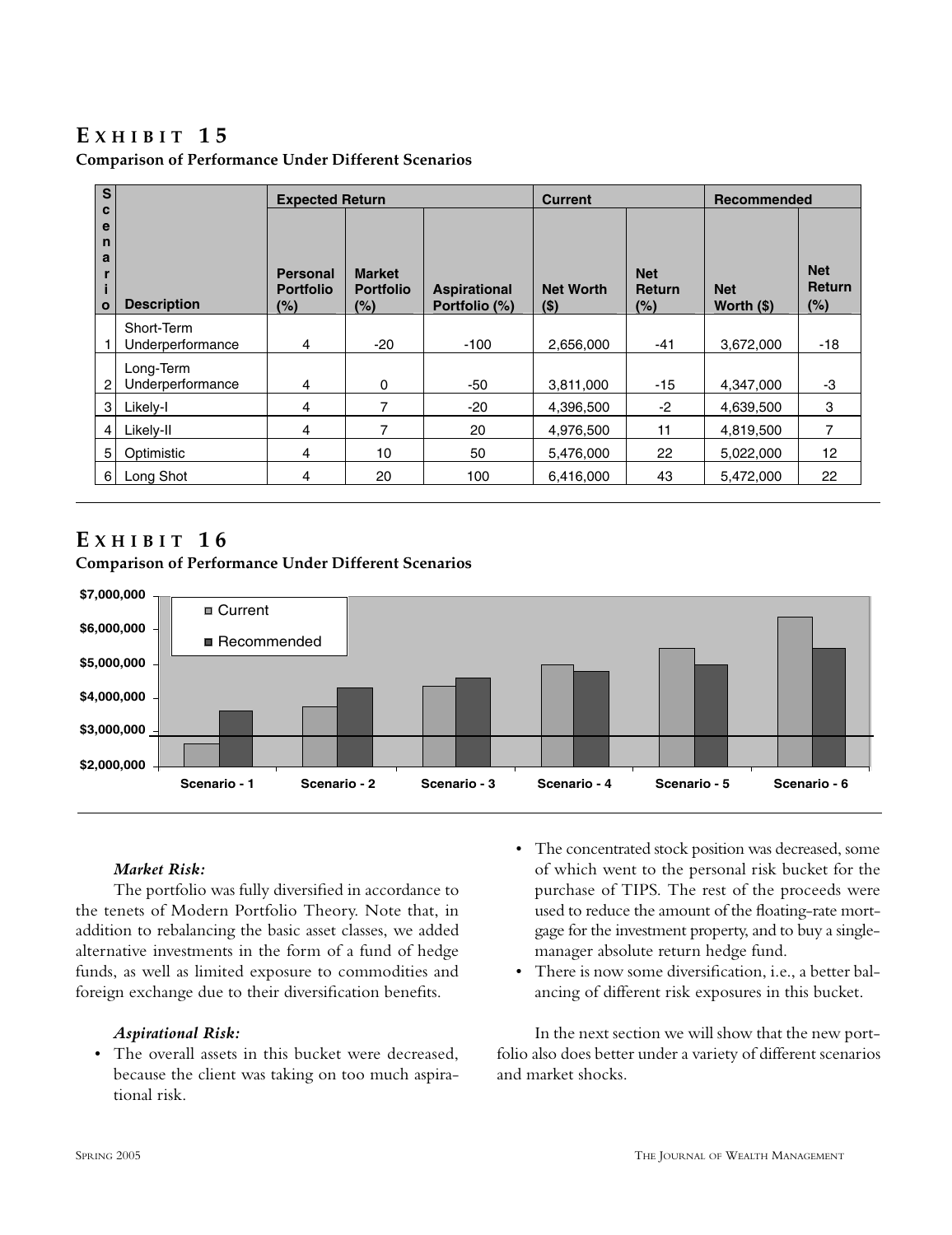### **E XHIBIT 1 7 Impact of Tech-Wreck Event on U.S. Markets**

| <b>Market</b>                                   | <b>Benchmark Index</b>                                        | Tech-Wreck Event Impact* |
|-------------------------------------------------|---------------------------------------------------------------|--------------------------|
| Equity                                          | S&P 500                                                       | $-23.04%$                |
| Fixed Income                                    | Merrill Lynch Domestic Master Bond Index                      | 8.11%                    |
| Cash                                            | US 30-Day T-Bill                                              | 3.45%                    |
| Inflation Indexed Treasury Bonds                | Merrill Lynch U.S. Treasury Inflation-linked Securities Index | 9.22%                    |
| <b>Technology Stock</b>                         | -                                                             | $-26.97%$                |
| <b>Telecommunication Stock</b>                  | -                                                             | $-74.63%$                |
| Alternative Investments                         | <b>CSFB Tremont Hedge Fund Index</b>                          | $-0.44%$                 |
| <b>Current Allocation With Tech Stock</b>       | -                                                             | $-15.02%$                |
| <b>Current Allocation With Telcom Stock</b>     | ۰                                                             | $-29.32%$                |
| <b>Recommended Allocation With Tech Stock</b>   | $\overline{\phantom{a}}$                                      | $-6.11%$                 |
| <b>Recommended Allocation With Telcom Stock</b> | $\overline{\phantom{a}}$                                      | $-8.76%$                 |

\*Based on Ibbotson Encorr data for the broad market indices during the period September 2000 to March 2001.

#### **8.3 Scenario Analysis**

A quick and simple scenario analysis of the client's current and recommended asset allocations is shown in Exhibits 15 and 16. The first scenario also incorporates, for example, the possibility of the bankruptcy of the company associated with the client's single stock position.

Note that the expanded strategy concentrates on incorporating the goals and risk preferences of the investor (such as minimizing the chances of having a net worth below \$3 million), in addition to attempting to immunize the client from the identified client risk factors, including market crashes.

Once the correct allocations have been made in the three buckets, the middle bucket should be diversified as prescribed by MPT. In the wealth allocation framework there is no reason not to diversify the holdings in the middle (market risk) bucket—as MPT explains you do not get paid for holding non-systematic risk. The aspirational bucket, however, retains some portion of the concentrated stock.

#### **8.4 Impact of Market Shocks**

The scenarios analyzed above capture effectively the impact of market shocks. One such shock the market recently experienced was the bursting of the technology bubble, "Tech-Wreck," in the year 2000. We analyze the impact of this event on the investor's current and recommended portfolios.

• We assume a nominal 5% decline in the investor's investment real estate during this period and no appreciable change in the value of his primary residence.

• We study the impact of an investor holding concentrated stock positions in one of two randomly selected technology or telecommunication companies.

The impact of this market shock event on different U.S. markets and the current and recommended asset allocations is summarized in Exhibit 17. It can be observed that the impact of market shocks on the investor's net worth is relatively small for the recommended asset allocation in the wealth allocation framework, when compared with the current asset allocation. This is due to the fact that assets are more appropriately distributed between the three risk buckets, which take into view the investor's entire financial situation.

To keep this example simple, we decided to note the human capital but not compute or use its value in the risk allocation. We could have instead explicitly presentvalued the cashflows (current salary and future social security income) and adjusted the personal risk bucket accordingly (Chen [2004]). However, even when the earning capacity is included simply as a risk factor, the client is led to a judgement of how stable that is and may decide to lighten up on the aspirational bucket, if needed. Alternatively, the client may decide to continue to earn on a limited basis even after retiring and feel confident about his large aspirational risk allocation.

A more detailed analysis (schematically outlined in Appendix B) uses cashflows and measures such as maximum loss and allows the investor to optimize on the use of annuities to mitigate the prospect of outliving his assets. The objective is to immunize the client against all of his risk factors.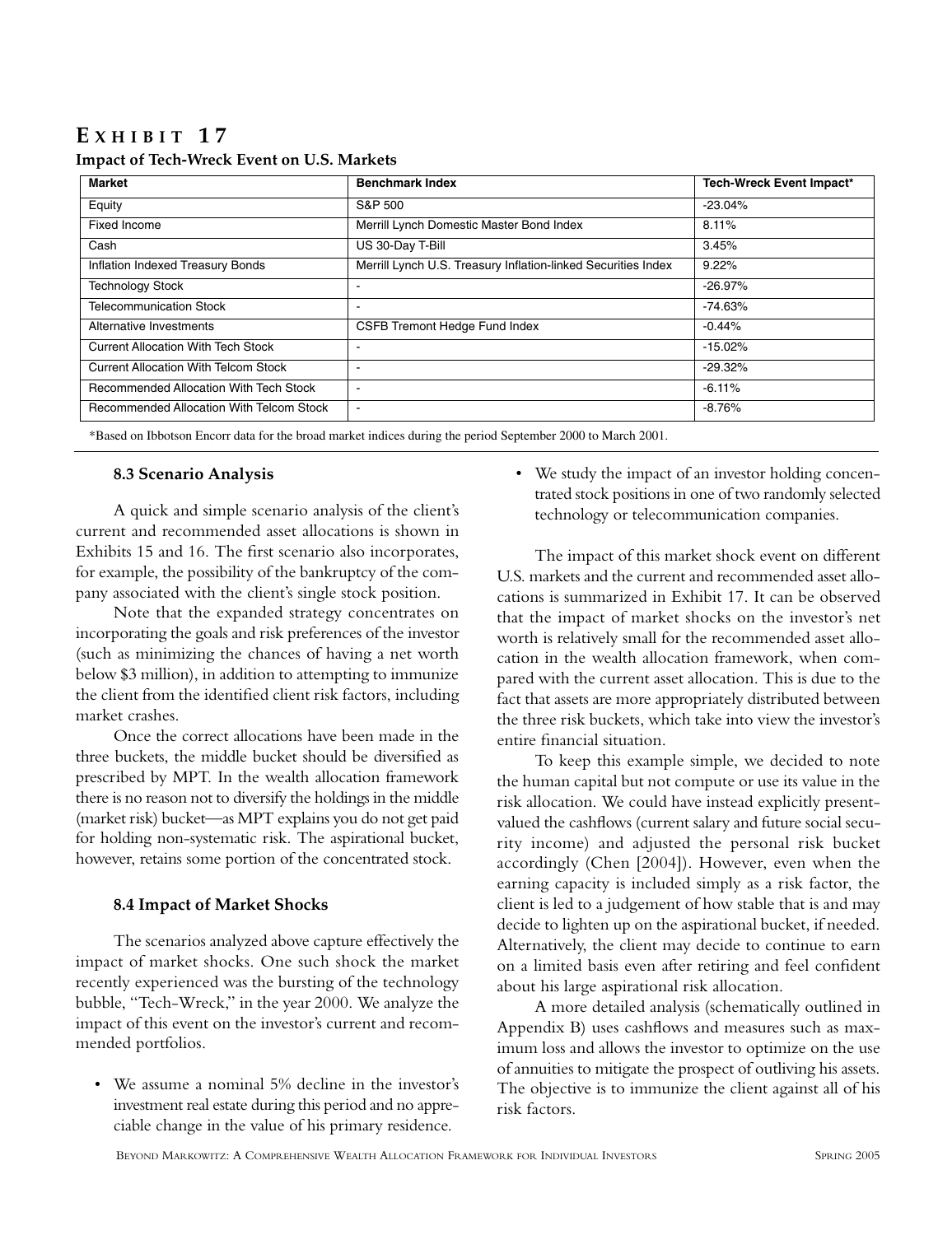#### **9. APPLYING THE WEALTH ALLOCATION FRAMEWORK IN DIFFERENT SITUATIONS**

#### **9.1 Goal-Based Asset Allocation Strategies**

The concept of personal risk was introduced in Chhabra and Zaharoff [2001] in the context of setting an asset allocation strategy to meet the client's goals.

The definition of both personal risk and market risk used in that article have been refined and expanded to form essential building blocks of the wealth allocation framework.

The wealth allocation framework allows clients to segment their assets and create appropriate financial strategies towards particular goals, while assuming a consistent overall approach to resource allocation.

#### **9.2 The Role of Alternative Investments (Including Commodities and Foreign Exchange) in Investment Portfolios**

Alternative investments such as hedge funds, private equity, real estate, futures, commodities, and FX have in recent years become an integral part of the investment portfolios of the wealthy. If these investments have beneficial roles in the portfolios of the affluent, do they also have a similar role in the portfolios of all investors?

The wealth allocation framework looks at all of these investments in terms of both their particular risk-return characteristics and the role they play in investors' portfolios, i.e., hedging, diversification, or a pure absolute return strategy. For these classes of securities it is crucial to weigh the benefits of their inclusion against counteracting factors, such as higher transaction costs, fees, minimum investment thresholds, liquidity constraints, higher default risks, as well as suitability and transparency issues, in order to arrive at a decision.

Fixed income securities with lower credit quality have many of the same issues described above; however, individuals increasingly hold fixed income mutual funds that are diversified in credit quality. The underlying thinking is that every portfolio needs exposure to the fixed income markets and there is a risk-return trade-off between accepting the risk from lower-credit-quality fixed income securities and receiving higher yields.

The same logic applies to markets other than fixed income. Securities that hedge against various risk factors also provide similar risk-return trade-offs.

The price of a gallon of gas is related to the price of

a barrel of oil. Other commodities such as precious metals, natural gas, and agricultural products have a natural connection with the cost of living and inflation. However, traditionally, the presence of commodities in investors' portfolios has been limited to gold, often in its physical form. Investors would benefit from liquid, low-cost ways to hedge exposures to broad-based commodity indexes.

Similarly, investors are strongly exposed to country default and currency devaluation risks. These risks are often neglected, but they do occur frequently, e.g., in recent years in Argentina, Russia, and Korea. A pure FX hedge (which may be not just on the investment portfolio but also on other investments such as real estate holdings or business contracts) would have an underlying cost associated with it and would belong in the personal risk bucket. However, FX can also serve as a diversifier, in which case it can be a small percentage of a diversified portfolio in the market risk bucket. On the other hand, a speculative FX position naturally carries the associated risk of losing one's investment and would clearly be categorized in the aspirational risk bucket.

Similar arguments can be made regarding hedge funds. While single-manager absolute return hedge funds are clearly "aspirational investments," a broad-based portfolio that diversifies across different managers and investment strategies could form an alternative and attractive diversifier, when compared, for example, with the addition of a portfolio of emerging market high-yield bonds. Some of the challenges that need to be addressed in order to facilitate a wider use of these investments are: greater transparency of the active strategy and current holdings within hedge funds in order to mitigate operational risk; removal of liquidity constraints; lowering of cost structures in terms of both fees and minimum investments; availability and sharing of good historical data; establishment of widely accepted representative indexes or benchmarks; and good estimates of the after-tax risk-return characteristics of these investments.

#### **9.3 Use of Real Estate as a Diversifier**

In recent years, the outperformance of the real estate market has caused investors to look favorably at real estate as a diversifier to investing in the capital markets. The question of what risk bucket the real estate holdings belong in is answered by reiterating our criterion for asset classification: *both the security type and the purpose it serves in the portfolio determine the placement of each asset into one of the three different risk buckets*.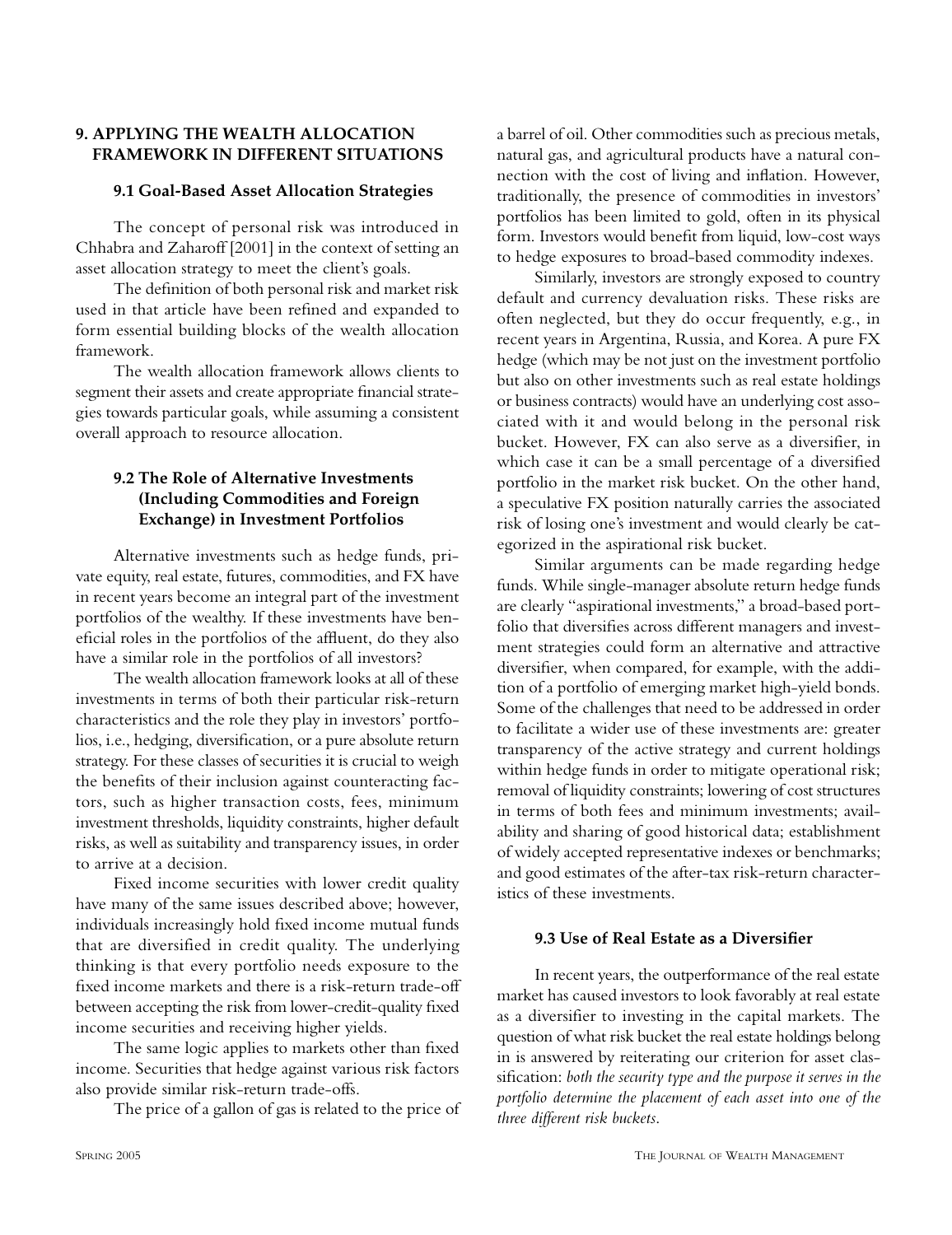**E XHIBIT 1 8 Dynamic Risk Allocation**



A sensible primary home, together with its mortgage, fits in the personal risk bucket. An investment property like a condominium for rental purposes could belong in either the market risk bucket or the aspirational risk bucket depending on the leverage used. If the asset to liability ratio is large, and the location is relatively stable, then the condominium belongs in the market risk bucket, where it serves to diversify the risk-return characteristics of the investment portfolio. If the asset-liability ratio is small, i.e., the position is highly leveraged, or if the location is "filled with potential," then clearly the investor is hoping for outsized gains (in comparison to the down payment) but could also end up losing most of the down payment. This investment then would clearly belong in the aspirational bucket. In the client example discussed earlier, the investor split his aspirational risk between a condominium and a concentrated stock position. The client risk factors here would clearly be the ability to hold on to the property through a down market, as well as the liability aspects of holding real estate.

#### **9.4 Incorporating Executive Stock Options and Company Stock**

Stock options are an important and efficient way of compensating executives. This piece obviously belongs in the aspirational risk bucket for it is both highly leveraged and strongly correlated to human capital and source of income of the individual. If any of the stock or stock options can be hedged, then depending on the structure of the hedge, the hedged portion would move to the personal or market risk bucket. It is not uncommon to neglect the value of the unhedged piece while considering retirement savings.

An interesting and important contrast between Modern Portfolio Theory and the wealth allocation framework was brought out in the client example with respect to concentrated stock. It is worth repeating that MPT would suggest complete diversification from the concentrated position. The wealth allocation framework attempts to work out an appropriate percentage of the position the client may still retain in order to balance the allocations to the three different risk buckets.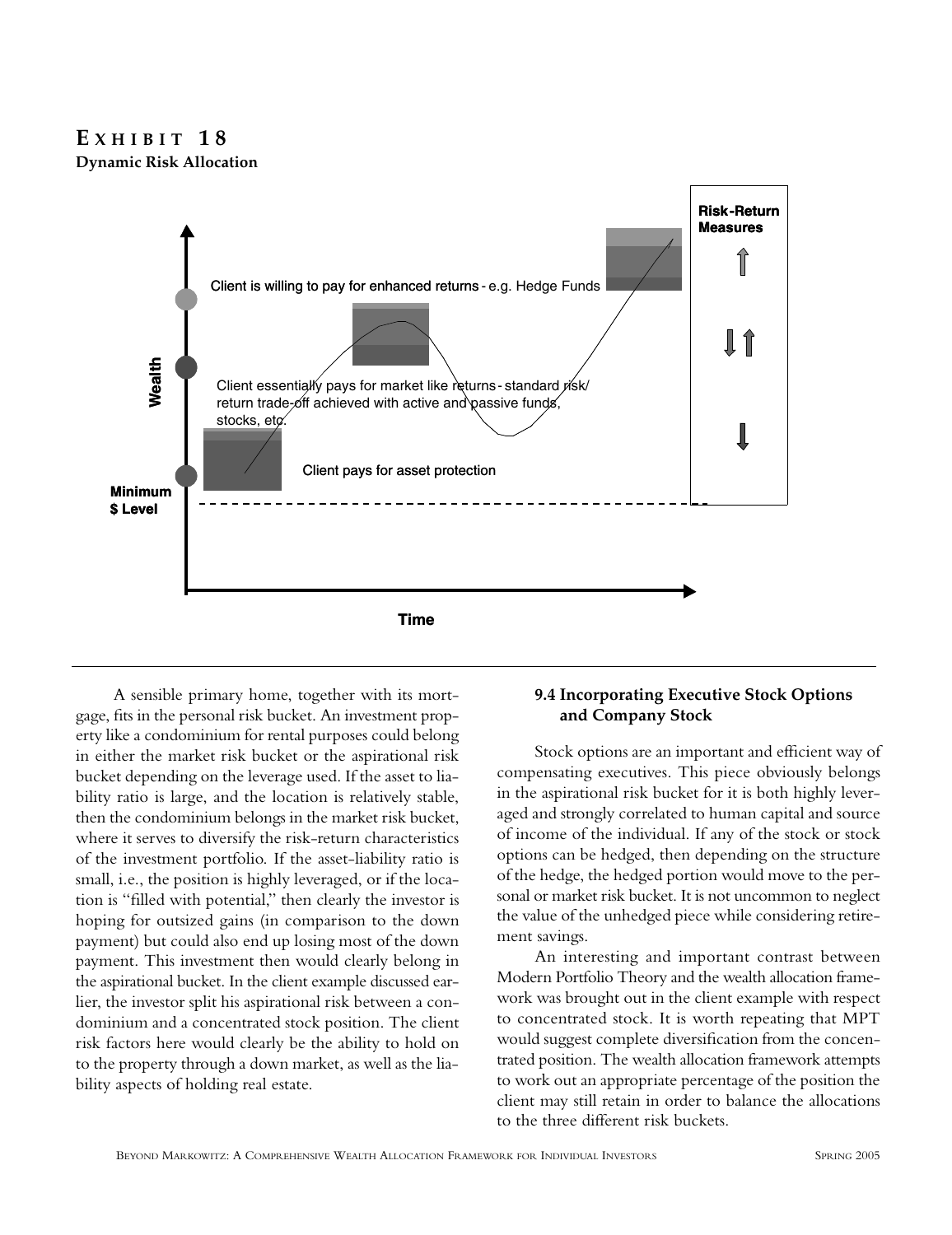### **9.5 Dynamic Characteristics of Optimal Risk Allocation**

The investor's optimal risk allocation depends not just on the relative risk-return characteristics of markets, but also on how much wealth an investor has relative to what she needs and how far way from the danger zone she is. This is a dynamic situation that is illustrated in Exhibit 18.

If the individual is in the danger zone, she should be more conservative. She will value more highly investments that do not go down. This means that the relevant risk measure will weigh more heavily the possibility or danger of negative returns, rather than the possibility of upside returns; for example, she will look more favorably at a principal-protected mutual fund (with correspondingly limited upside) than at a conventional unhedged security. This risk allocation will be dominated by personal risk (*Exhibit 19*).

If the investor has a decent cushion from the danger zone, then her allocation is similar to that of the aggregate market and the appropriate risk measure is similar or identical to the one used by the financial markets, i.e., volatility. This risk allocation will be overweighted by assets in the market risk bucket. The benefits of being in this zone are that, since one has similar risk-return considerations as the aggregate market, one invests in liquid and (comparatively) low-transaction-cost securities such as stocks and bonds. As investors get wealthier, they begin to look for investments that allow for further upside potential, e.g., some types of hedge funds or venture capital. In this region, they are willing to take greater risks, i.e., possible loss of principal (*Exhibit 20*).

Their risk measure is therefore weighted more towards the potential of upside gains than the possibility of negative returns. This risk allocation will be over-weighted by assets in the aspirational risk bucket.

It is worth noting that the minimum level of wealth shown in Exhibit 18 will often vary based on the current wealth of the investor as opposed to a hard number based on the actual amount needed to maintain a lifestyle. This is consistent with Kahneman and Tversky's [1979] observations that gains and losses by investors are viewed in relation to a reference level. Finally, these ratios may be affected by other factors, such as the lifecycle stage of the investor.

#### **9.6 Annuitization Strategy**

With ever-decreasing mortality rates among the U.S. population, longevity risk, i.e., the risk of outliving one's assets, can be very high, especially for retirees with a family history of longevity. Traditional asset allocation methods based on MPT cannot guarantee protection against longevity risk. By guaranteeing a fixed or variable stream of cash flow for the entire lifetime of the investor in exchange for a fixed up-front premium, immediate annuities act as an effective hedging strategy

## **E XHIBIT 1 9 Sample Risk Allocation for a Conservative Investor**

|                          | "Personal" Risk<br>Do Not Jeopardize Basic<br><b>Standard of Living</b> | "Market" Risk<br><b>Maintain Lifestyle</b> | "Aspirational" Risk<br><b>Enhance Lifestyle</b> |
|--------------------------|-------------------------------------------------------------------------|--------------------------------------------|-------------------------------------------------|
| Conservative<br>Investor | 60%                                                                     | $30\% - 40\%$                              | $0\% - 10\%$                                    |

## **E XHIBIT 2 0**

**Sample Risk Allocation for Affluent and Wealthy Investors**

|                      | "Personal" Risk<br>Do Not Jeopardize Basic<br><b>Standard of Living</b> | "Market" Risk<br><b>Maintain Lifestyle</b> | "Aspirational" Risk<br><b>Enhance Lifestyle</b> |
|----------------------|-------------------------------------------------------------------------|--------------------------------------------|-------------------------------------------------|
| Affluent<br>Investor | 40%                                                                     | $40\% - 60\%$                              | $0\% - 20\%$                                    |
| Wealthy<br>Investor  | <b>Small / Medium</b>                                                   | <b>Medium / Large</b>                      | <b>Medium / Large</b>                           |

for longevity risk. When the analysis of client risk factors indicates exposure to longevity risk, the expanded allocation framework includes immediate annuities in the asset mix for the personal risk bucket. Depending upon the client's net worth, lifestyle needs, bequest motive, and risk tolerance, the amount allocated to annuities is then determined. Exhibit 21 shows a typical asset allocation in the wealth allocation framework for an investor with high longevity risk. The wealth allocation framework includes annuities in the asset allocation decision by including them in the personal risk bucket. The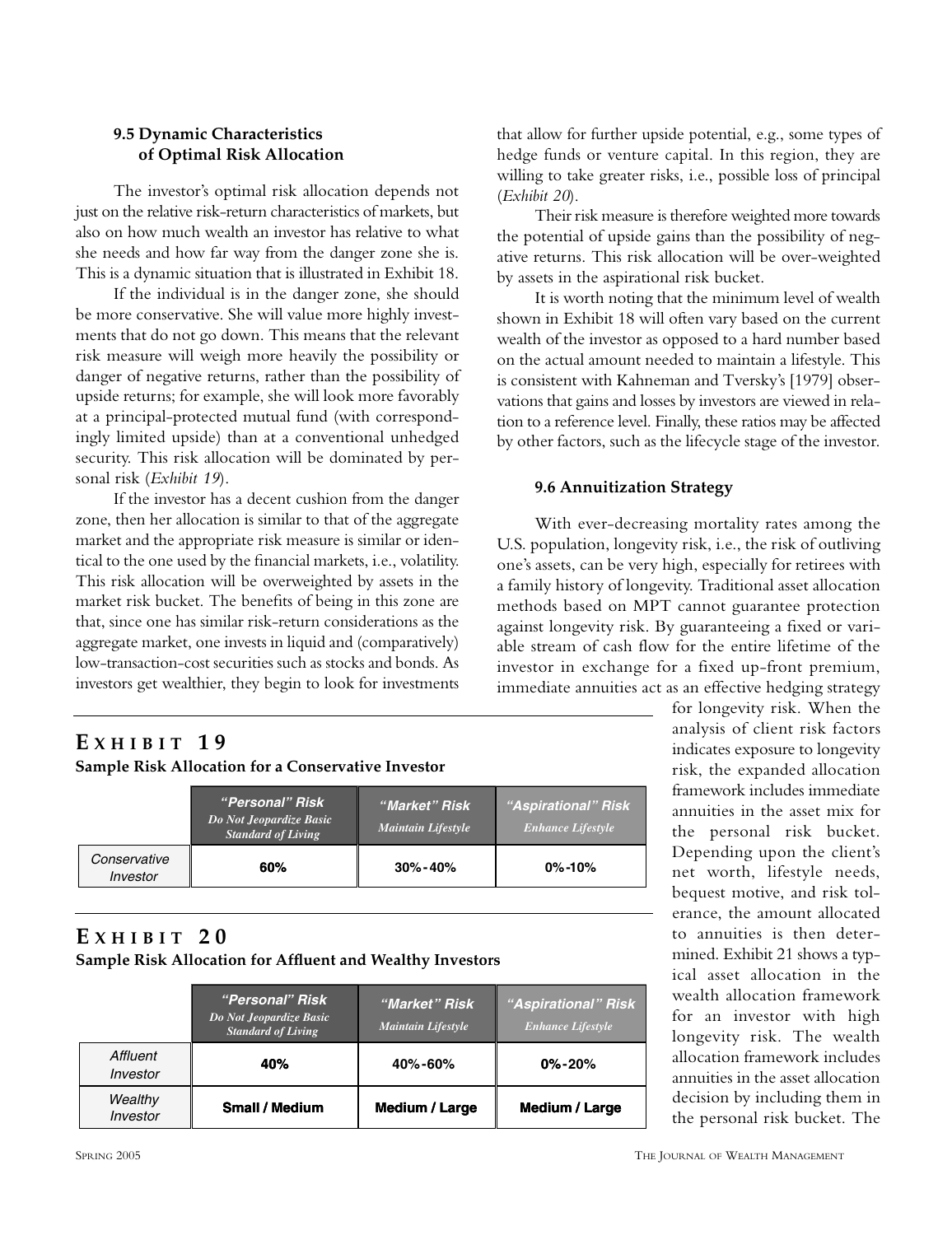## **E XHIBIT 2 1 Sample Risk Allocation for an Annuitization Strategy**

|                           | "Personal" Risk<br>Do Not Jeopardize Basic<br><b>Standard of Living</b> | "Market" Risk<br><b>Maintain Lifestyle</b> | "Aspirational" Risk<br><b>Enhance Lifestyle</b> |
|---------------------------|-------------------------------------------------------------------------|--------------------------------------------|-------------------------------------------------|
| Annuitization<br>Strategy | 75%                                                                     | 20%                                        | 5%                                              |

## **E XHIBIT 2 2**

#### **Sample Risk Allocation for a Barbell Strategy**

|                     | "Personal" Risk<br>Do Not Jeopardize Basic<br><b>Standard of Living</b> | "Market" Risk<br><b>Maintain Lifestyle</b> | "Aspirational" Risk<br><b>Enhance Lifestyle</b> |
|---------------------|-------------------------------------------------------------------------|--------------------------------------------|-------------------------------------------------|
| Barbell<br>Strategy | 60%                                                                     | 10%                                        | 30%                                             |

bulk of the assets is invested in the personal risk bucket (~75%), which includes significant exposure to annuities and inflation-protected securities. The market risk bucket  $(\sim 20\%)$  provides the necessary cushion to maintain lifestyle in the event of significant inflation and other market risks.

Recently Chen and Milevsky [2003] proposed optimal asset allocation strategies by including annuities in the asset allocation, and Dus and Mitchell [2004] showed that a delayed annuitization, in addition to a phased withdrawal scheme, can reduce shortfall probabilities. The wealth allocation framework can incorporate both these approaches in a flexible manner.

#### **9.7 Barbell Strategies: Insurance and Lottery Tickets**

We emphasized earlier that the idea of combining downside protection and upside potential is not new. In fact Markowitz himself addressed this issue. In 1952 he published two papers: The first (Markowitz [1952a]) outlined the foundations of Modern Portfolio Theory; the second (Markowitz [1952b]), entitled "The Utility of Wealth," built upon Friedman and Savage's [1948] work and talked about non-concave utility functions based on the simultaneous desire of individuals to pay for insurance and invest in lottery tickets. This idea has been subsequently explored by a number of people including Lopes [1987] and Lopes and Oden [1999], who constructed the notion of SP/A portfolios, in which investors decompose their portfolios in terms of a safe portion known as security protec-

tion and a risky portion termed as the aspiration part. Such a strategy may also be termed as a barbell strategy, where investors makes sure they have a safe cushion and then invest the rest of the portfolio in an aggressive allocation.

The barbell approach reflects the relative importance of the extremes to the more diversified Markowitz approach. This group is really a risk-seeking group that first protects the basics and then feels free to take on substantial risk (*Exhibit 22*). Investing strategies have been put forward to try and replicate these characteristics. We will discuss some of these further in the next section.

#### **9.8 Option-Based and Dynamical Replication Strategies**

Bodie [2001] explores the use of a call-option-based asset allocation strategy for retirement planning. In the standard of living adjustment (SOLA) strategy, the investor buys TIPS to protect herself from credit risk and inflation risk, as well as call options on the equity market. If the options end up in the money, the investor uses the gain to buy more TIPS and more call options and the process goes on.

Other work in option-based investing strategies includes: Haugh and Lo [2001], who show that certain dynamic asset allocation strategies can be approximated using simple buy-and-hold strategies that include options, and Van Capelleveen et al. [2003], who study the impact of including options for managing pension funds and find that incorporating options may help the sustainability of pension funds.

Note that our framework does not exclude these strategies. Rather, it provides an organizational framework within which these strategies can be evaluated. However, the main thrust of the framework is to set up a portfolio that provides a majority of protection and upside based on the correct risk allocation and selection of financial instruments, rather than by dynamical replication.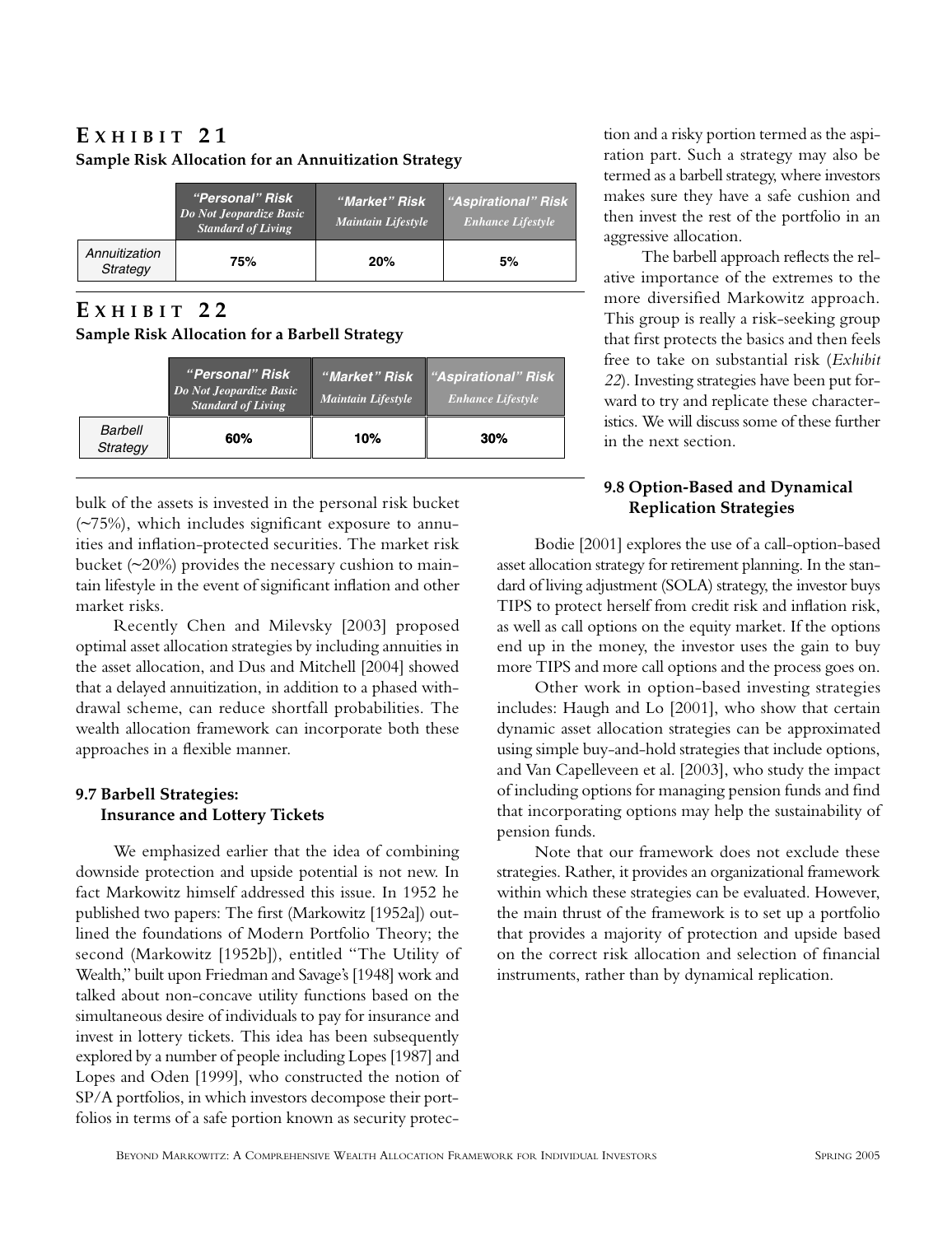#### **9.9 Incorporating Lifestyle Stage and Human Capital**

Human capital turns out to be important for bringing in both lifestyle and lifecycle considerations into a wealth strategy. It should be clear that doctors or engineers or executives in the early stages of their career have substantial earning potential. They have human capital that over the years should transfer to financial capital. This investment should be considered as part of the portfolio for mitigating personal risk and allows individuals to place more investments in the market and aspirational risk buckets. It may also allow them to buy a house (with a mortgage) earlier than someone without such a skill set. On the contrary, someone approaching retirement has mostly depleted his human capital and should consider investing in the aspirational bucket only if he is already affluent. Earlier we provided an example of a barbell approach, e.g., where an investor invests in a mixture of safe and risky assets. This barbell approach is not uncommon among people who have invested substantially in education, such as doctors and management executives. The ability to project (and present-value) with some confidence an increasing stream of earnings provides them with the appetite to take on more aspirational risk. This often manifests itself in their buying a bigger house than their finances would suggest prudent at that stage. By incorporating human capital in the personal risk bucket, the wealth allocation framework shows that this behavior is not as imprudent as the conventional framework might suggest. Merton [2003] and Chen [2004] make similar arguments that investors should adjust their asset allocation based on the nature and relative size of their human capital in comparison with their investment assets.

### **9.10 The Wealth Allocation Framework Seeks to Protect from Excessive Risk Taking in Bad Times**

Prospect theory observes that people demonstrate strong risk aversion when faced with gains of high probability, but are risk seeking when faced with losses of high probability (Kahneman and Tversky [1979]). *This translates into questionable investment behavior of tending to double up when faced with a near certain loss*. Modern Portfolio Theory, on the other hand, recommends risk aversion in both gains and losses, i.e., it tends to minimize deviations from the mean for both gains and losses.

The wealth allocation framework advises putting together a financial strategy that is risk seeking for gains (aspirational bucket) and risk averse (personal bucket) for losses of low probability. It is also risk averse in both gains and losses of high probability (market risk bucket). We hope this framework will prevent individuals from tactically driven risky investment behavior when they are faced with near-certain losses. Its goal is to replace that instinct with a healthy appetite for strategic risk taking, so that individuals can still meet their aspirational goals.

#### **10. CONCLUSION**

There has been a strong desire to bring the best practices of institutional investing to individual investors. This has resulted in a renewed emphasis on educating investors about the benefits of portfolio diversification. However, five decades after Markowitz outlined the foundations of MPT, most individual investors are not diversified. Modern Portfolio Theory describes these deviations from diversification as deviations from rational investing (Thaler [1993]). We have tried to understand the reasons for the lack of diversification and emphasized that the risk-return preferences of individual investors are different from those of the markets. To address this, we have built upon Markowitz's work to provide a wealth allocation framework that is suitable for individual investors. This expansion starts with incorporating all of an investor's assets and liabilities including home, mortgage, and human capital, as opposed to just financial assets. We introduced the concepts of personal risk and aspirational risk to supplement the market risk framework of Markowitz. This allows us to add the ability to provide downside protection and upside potential to the usual diversified core portfolio, based on an individual investor's risk and return preferences. The goal of this wealth allocation framework is to allow for the optimum allocation of risk, i.e., budgeting of one's resources, among the personal, market, and aspirational risk dimensions, to simultaneously meet the investor's safety and aspirational goals while still benefiting from efficient markets. *In order to achieve an appropriate allocation of wealth for the individual investor, risk allocation must precede asset allocation*.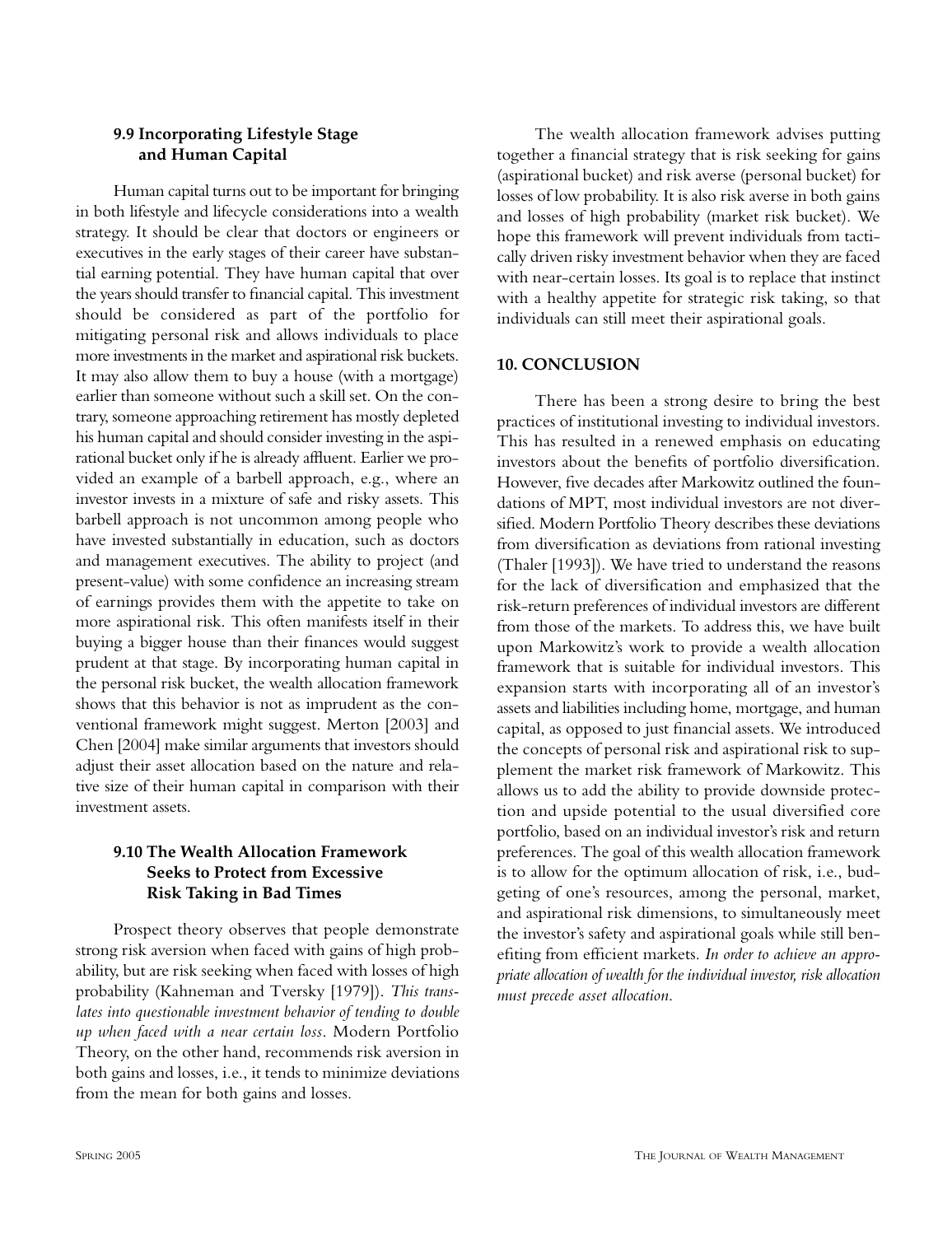## **E XHIBIT A-1**





## **E XHIBIT A-2**

**Conventional Asset Allocation Framework**



#### **APPENDIX A**

#### **Further Details of Markowitz's Framework**

We would like to provide a quick review of how Markowitz's framework is implemented in practice. First, let's note that the Markowitz portfolio deals mainly with an investor's investment portfolio (*Exhibit A-1*).

Markowitz's theory involves understanding that stocks, bonds, and cash are not perfectly correlated. Therefore, one can derive substantial diversification benefits from holding the right combination of these asset classes depending on how much risk one is willing to take. Risk and reward are related by the efficient frontier that tells you exactly how much return (on the average) for the amount of risk (on the average) you are willing to take.

Although the details of the theory recommend finding the spot on the efficient frontier that is appropriate to the individual (based on utility function theory) and then leveraging that portfolio to take the risk one wants, this has turned out to be too complicated in practice.

The standard procedure employed is to ask the individual several questions on their risk-return preferences. These are then scored to provide a raw risk score.

Based on the risk level, the investor is guided towards

one of the several asset allocation models located on the efficient frontier (*Exhibit A-2*). This asset allocation may be modified or customized based on investor preferences or needs.

Recently, as the demand for alternative assets (hedge funds, private equity) has increased, their place has been viewed as an additional asset class that provides further diversification benefits due to their low correlation with conventional asset classes. Although the historical record of these investments is quite good, corrections need to be made to raw historical numbers to account for factors such as survivor bias, illiquidity premium, and negative skewness. The same remark may be true for U.S. equity markets in general. The U.S. is not only a survivor but a winner in terms of worldwide equity markets over the past century.

The Markowitz framework is powerful for many reasons. First, one fully benefits from diversification. Mean-variance efficient portfolios provide maximum return for a given level of risk taking. Also, by dealing with liquid securities, transaction costs and bid-ask spreads can be kept to a minimum. A well-diversified portfolio will over the long run provide the return of the

underlying asset class. This is not true for an undiversified portfolio that consists of only a few stocks. That portfolio, while providing the possibility of skyrocketing, also can crash and never recover.

It should be clear that the wealth allocation framework proposed in this article rests heavily on the Markowitz framework and builds upon it.

#### **APPENDIX B**

#### **Summary: Implementation of the Wealth Allocation Framework**

#### **Step-by-Step Instructions:**

#### **1. Gather complete diagnostic information:**

- Understand lifecyle details
- Determine client goals and priorities
- Assign cash flows and timelines to each goal
- Classify current assets and liabilities
- Include current and future cash flows
- Complete risk questionnaire to determine client risk factors and personal danger zones (*see Appendix C*)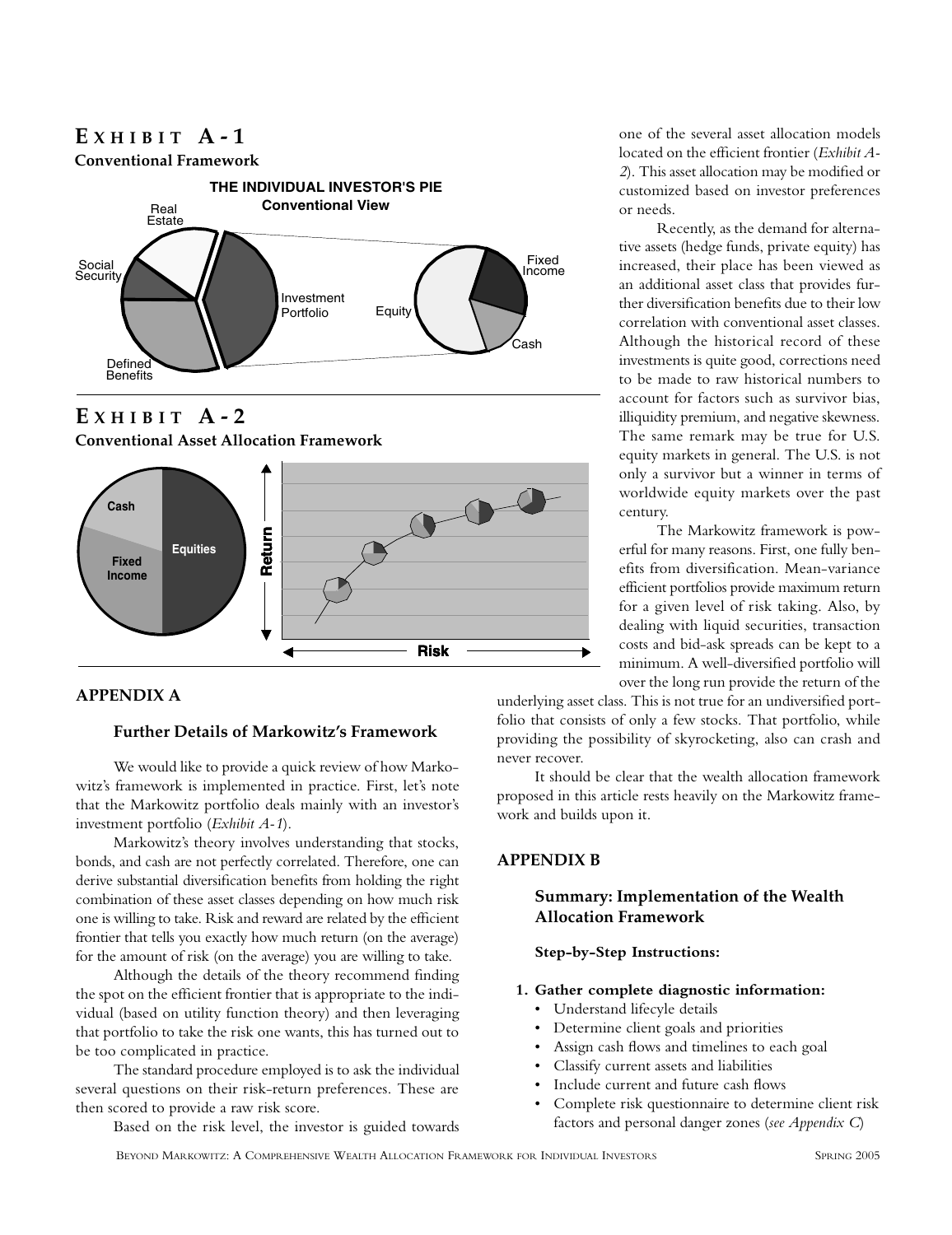- **2. Perform risk allocation and asset allocation, portfolio construction:**
	- Categorize and evaluate current resources/assets
	- Make intuitive adjustments
- **3. Compute probability of achieving goals using:**
	- Scenario analysis
	- Monte Carlo simulations
- **4. Readjust:** 
	- Risk allocation
	- Client goals and cash flows
	- Asset allocation within each risk bucket
- **5. Repeat Steps 1 to 4 till success and optimum balance are achieved.**
- **6. Assess robustness of solution to market and client risk factors.** 
	- Market risk factors: crash
	- Client risk factors: inflation
- **7. Implement.**
- **8. Review and readjust as needed.**

#### **APPENDIX C**

#### **Evaluating Investor Risk Preferences**

Current methods usually evaluate an investor's ability to take on market risk by utilizing risk tolerance questionnaires. The wealth allocation framework balances the client's financial ability to take risk (an objective risk measure) with the client's desire to avoid risk (a subjective risk measure). It does this by including questions that uncover the client's personal and aspirational objectives, risk preferences, and financial situation. Using these as the basis, the wealth allocation framework would arrive at an appropriate risk budget and asset allocation for the three buckets. According to Statman [2004], in order to design the right portfolios for the investors, the portfolio construction process should make use of temperament questionnaires. The current approach can be regarded as a step in this direction. For an interesting approach on discerning individual risk and return preferences, see Sharpe et al. [2000] and Sharpe [2001].

## **E XHIBIT C**

**Implementation Schema for the Wealth Allocation Framework**

**Step1: Collect Information and Determine Client's Risk Profile**

#### **1. Financial ability to take risk.**

- Lifecycle stage Pre-Retirement or Post-Retirement.
- Current net worth including non-investment assets.
- Cash-flow related-information —goals, desired lifestyle, current age, retirement age, etc.

#### **2. Desire to avoid risk**

- Minimum Wealth Level
- Target Return



**Ability to Take Risk**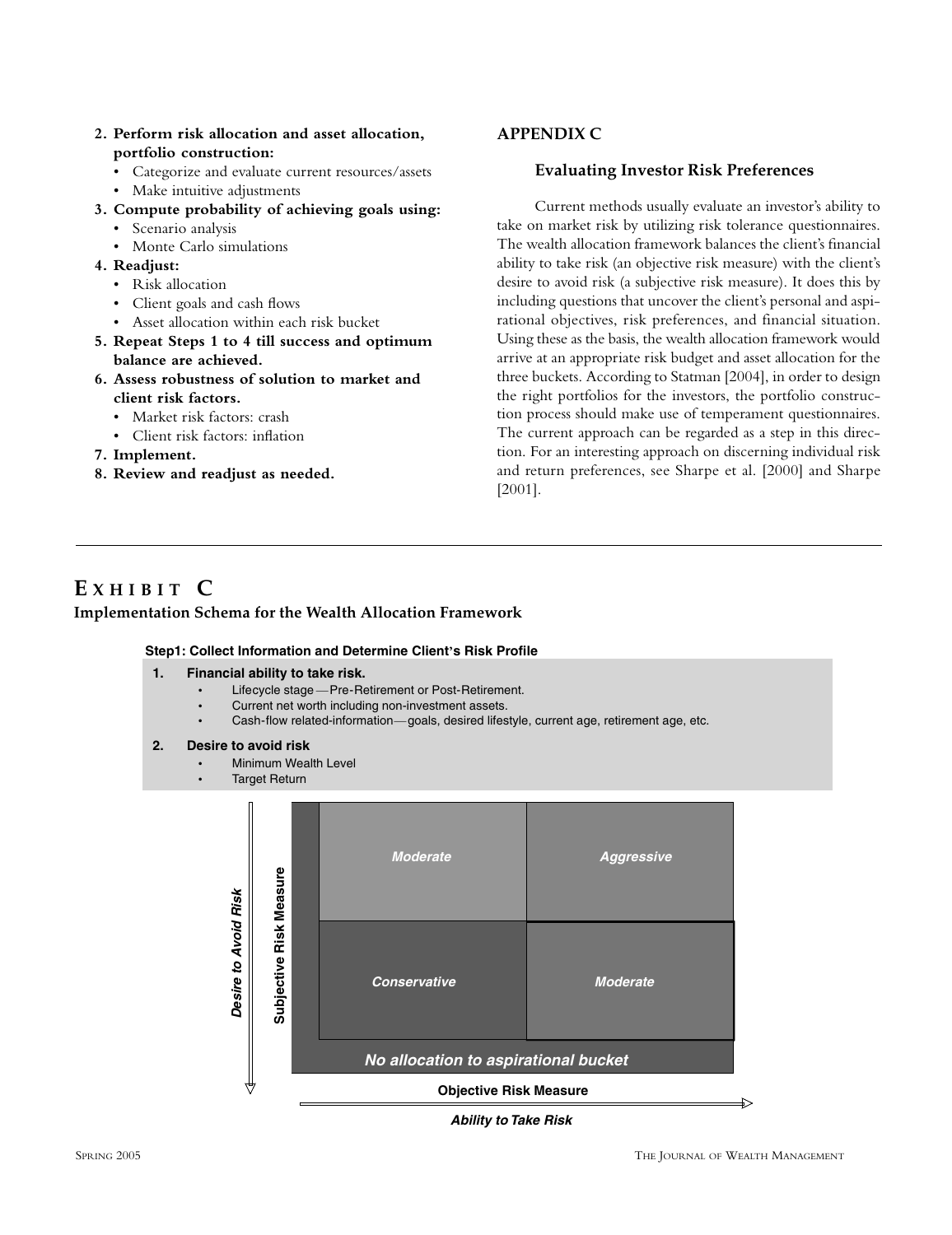## **E XHIBIT C** (continued)

## **Implementation Schema for the Wealth Allocation Framework**

#### **Step 2: Determine Client's Risk Allocation**

#### **Use risk allocation guidelines to determine appropriate risk allocation**

|                   | <b>Risk Allocation Ranges</b> |               |               |  |  |  |
|-------------------|-------------------------------|---------------|---------------|--|--|--|
|                   | Personal                      | <b>Market</b> | Aspirational  |  |  |  |
| Conservative      | $40\% - 70\%$                 | $30\% - 50\%$ | $0\% - 10\%$  |  |  |  |
| <b>Moderate</b>   | $30\% - 60\%$                 | $40\% - 60\%$ | $0\% - 10\%$  |  |  |  |
| <b>Aggressive</b> | $20\% - 40\%$                 | $50\% - 70\%$ | $10\% - 20\%$ |  |  |  |

#### **Step 3: Select Investments for Risk Buckets**

#### **Use wealth allocation framework to determine asset allocation for each risk bucket.**

| "Personal" Risk<br>Do Not Jeopardize Basic<br><b>Standard of Living</b><br>$(40\%)$ |             | "Market" Risk<br><b>Maintain Lifestyle</b><br>(50%) |                          | "Aspirational" Risk<br><b>Enhance Lifestyle</b><br>$(10\%)$                   |                       |
|-------------------------------------------------------------------------------------|-------------|-----------------------------------------------------|--------------------------|-------------------------------------------------------------------------------|-----------------------|
| <b>Protective Assets</b>                                                            |             | <b>Market Assets</b>                                |                          | <b>Aspirational Assets</b>                                                    |                       |
| Home                                                                                | \$1,500,000 |                                                     |                          |                                                                               |                       |
| Mortgage on Primary<br>Residence @ 6.0% fixed<br>rate.                              | (\$700,000) | Equities<br>Int. and Long Term Fixed<br>Income      | \$1,350,000<br>\$562,500 | <b>Single Stock Position</b><br>Single Manager Hedge<br>Fund                  | \$50,000<br>\$100,000 |
| Inflation Indexed<br><b>Treasury Bonds</b>                                          | \$700,000   | Cash<br>Alternative Investments                     | \$112,500                | <b>Employee Stock Options</b>                                                 | \$100,000             |
| Cash/Short Term<br><b>Treasury Bonds &amp; Notes</b>                                | \$300,000   | -Fund of<br><b>Hedge Funds</b><br>-Commodities      |                          | <b>Investment Real Estate</b><br>Mortgage on Investment<br>Real Estate @ 7.5% | \$400,000             |
| <b>Total</b>                                                                        | \$1,800,000 | \$225,000<br>-Foreign Exchange                      |                          | adjustable rate.                                                              | (\$200,000)           |
|                                                                                     |             | <b>Total</b>                                        | \$2,250,000              | <b>Total</b>                                                                  | \$450,000             |

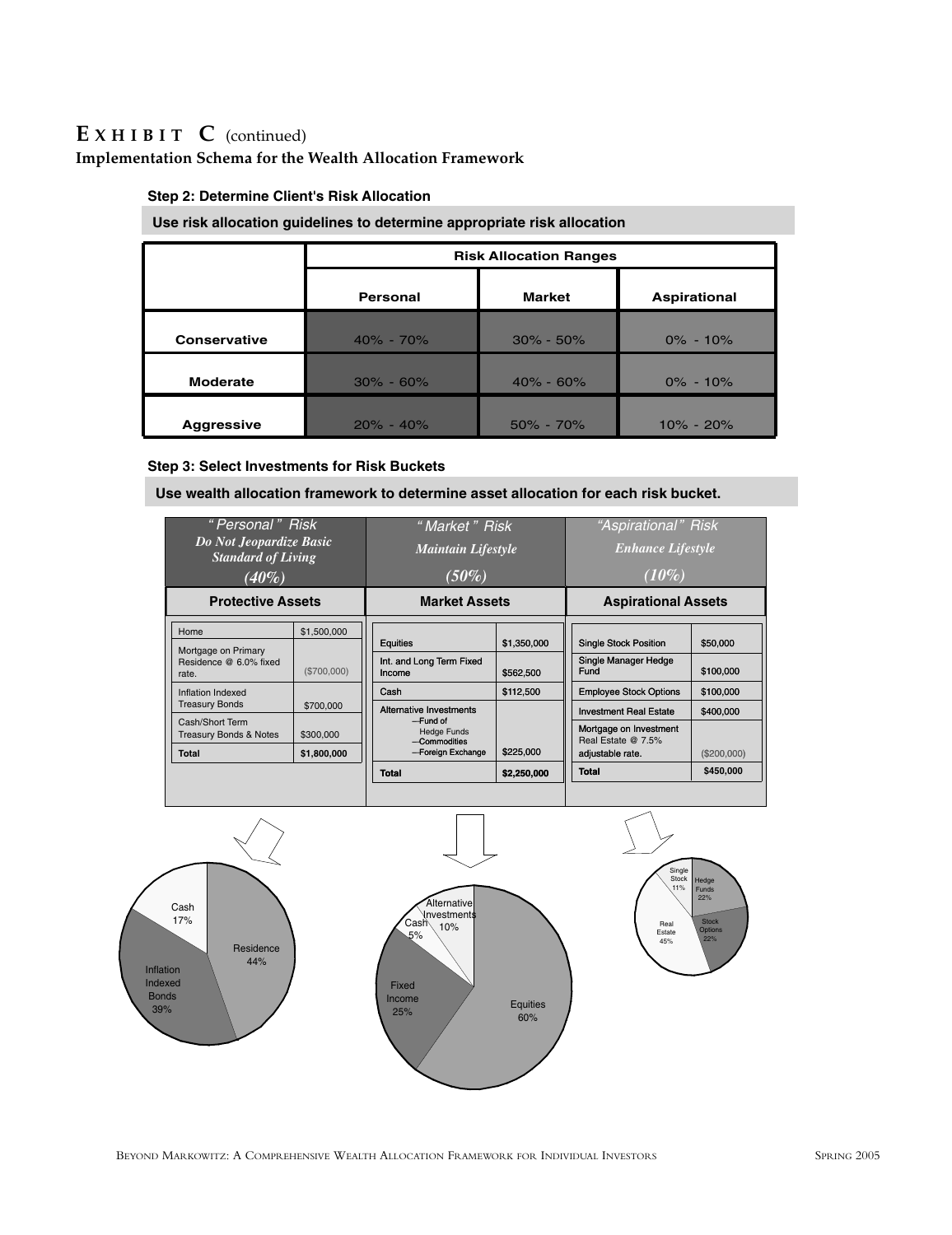#### **ENDNOTES**

The views expressed in this article should not be construed as investment advice and do not imply an endorsement by Merrill Lynch.

I would like to thank Harry Markowitz, Steve Bodurtha, and Dick Marston for critically reading the manuscript and for their insightful comments.

Several current and former members of the Wealth Management Strategies and Analytics team, notably Justin Ferri, Keith Glenfield, and Babu Koneru, made significant contributions to the development of these ideas. Babu Koneru was also responsible for several of the calculations (referenced in the text), which were kindly verified by Yoram Lustig.

#### **REFERENCES**

Allais, Maurice. "Le Comportement de l'Homme Rationnel devant le Risque: Critique des Postulats et Axiomes de l'Ecole Américaine." *Econometrica,* 21 (1953), pp. 503-546.

Ando, A., and F. Modigliani. "The Life-Cycle Hypothesis of Saving: Aggregate Implications and Tests." *American Economic Review*, 53 (1963), pp. 55-84.

Bodie, Z. "Retirement Investing : A New Approach." Working Paper PRC WP 2001-8, Pension Research Council, The Wharton School, University of Pennsylvania, February 2001.

Brunel, Jean. "Revisiting the Asset Allocation Challenge Through a Behavioral Finance Lens." *The Journal of Wealth Management*, Vol. 6, No. 2 (2003), pp. 10-20.

Chen, Peng. "Human Capital and Asset Allocation for Individual Investors." *Ibbotson Associates Monitor*, July/August 2004.

Chen, Peng, and Moshe A. Milevsky. "Merging Asset Allocation and Longevity Insurance: An Optimal Perspective on Payout Annuities." *Journal of Financial Planning*, Vol. 16, No. 6 (2003), pp. 52-62.

Chhabra, A., and L. Zaharoff. "Setting an Asset Allocation Strategy by Balancing Personal and Market Risks." *The Journal of Wealth Management*, Winter 2001, pp. 30-33.

Dus, I., R. Maurer, and O. S. Mitchell. "Betting on Death and Capital Markets in Retirement: A Shortfall Risk Analysis of Life Annuities versus Phased Withdrawal Plans." Working Paper PRC WP 2004-1, Pension Research Council, The Wharton School, University of Pennsylvania, 2004. Available at http://rider. wharton.upenn.edu/~prc/PRC/WP/wp2004-1rev.pdf.

Fabozzi, Frank J., F. Gupta, and Harry M. Markowitz. "The Legacy of Modern Portfolio Theory." *The Journal of Investing*, Fall 2002, pp. 7-22.

Federal Reserve Board. *Survey of Consumer Finances—2001 Data*. 2003. Available at http://www.federalreserve.gov/pubs/ oss/oss2/2001/scf2001home.html#rpw2001.

Friedman, M., and L.J. Savage. "The Utility Analysis of Choices Involving Risk." *Journal of Political Economy*, 56 (1948), pp. 279- 304.

Goetzmann, W.N., and A. Kumar. "Equity Portfolio Diversification," Working Paper No. 8686, National Bureau of Economic Research, 2003. Available at http://www.nber.org/ papers/w8686.

Greenspan, Alan. "The Challenge of Central Banking in a Democratic Society." Speech by Chairman of Federal Reserve Board, 1996. Available at http://www.federalreserve.gov/boarddocs/ speeches/1996/19961205.htm.

Haugh, M.B., and A. Lo. "Asset Allocation And Derivatives." *Quantitative Finance*, 1 (2001), pp. 45-72.

Headd, Brian. "Redefining Business Success: Distinguishing Between Closure and Failure." *Small Business Economics,* 21 (2003), pp. 51-61.

Kahneman, Daniel, and Amos Tversky. "Prospect Theory: An Analysis of Decision Making Under Risk." *Econometrica*, Vol. 47, No. 2 (1979), pp. 263-291.

Kennickell, Arthur B. "A Rolling Tide: Changes in the Distribution of Wealth in the U.S., 1989-2001." Working Paper No. 393, The Levy Economics Institute, Bard College, November 2003.

Lopes, L. "Between Hope and Fear: The Psychology of Risk." *Advances in Experimental Psychology*, 20 (1987), pp. 255-295.

Lopes, L., and G.C. Oden. "The Role of Aspiration Level in Risky Choice: A Comparison of Cumulative Prospect Theory and SP/A Theory." *Journal of Investment Psychology*, 43 (1999), pp. 286-313.

Markowitz, Harry. "Portfolio Selection." *Journal of Finance*, Vol. 7, No. 1 (1952a), pp. 77-91.

——. "The Utility of Wealth." *The Journal of Political Economy*, Vol. 60, No. 2 (April 1952b), pp. 151-158.